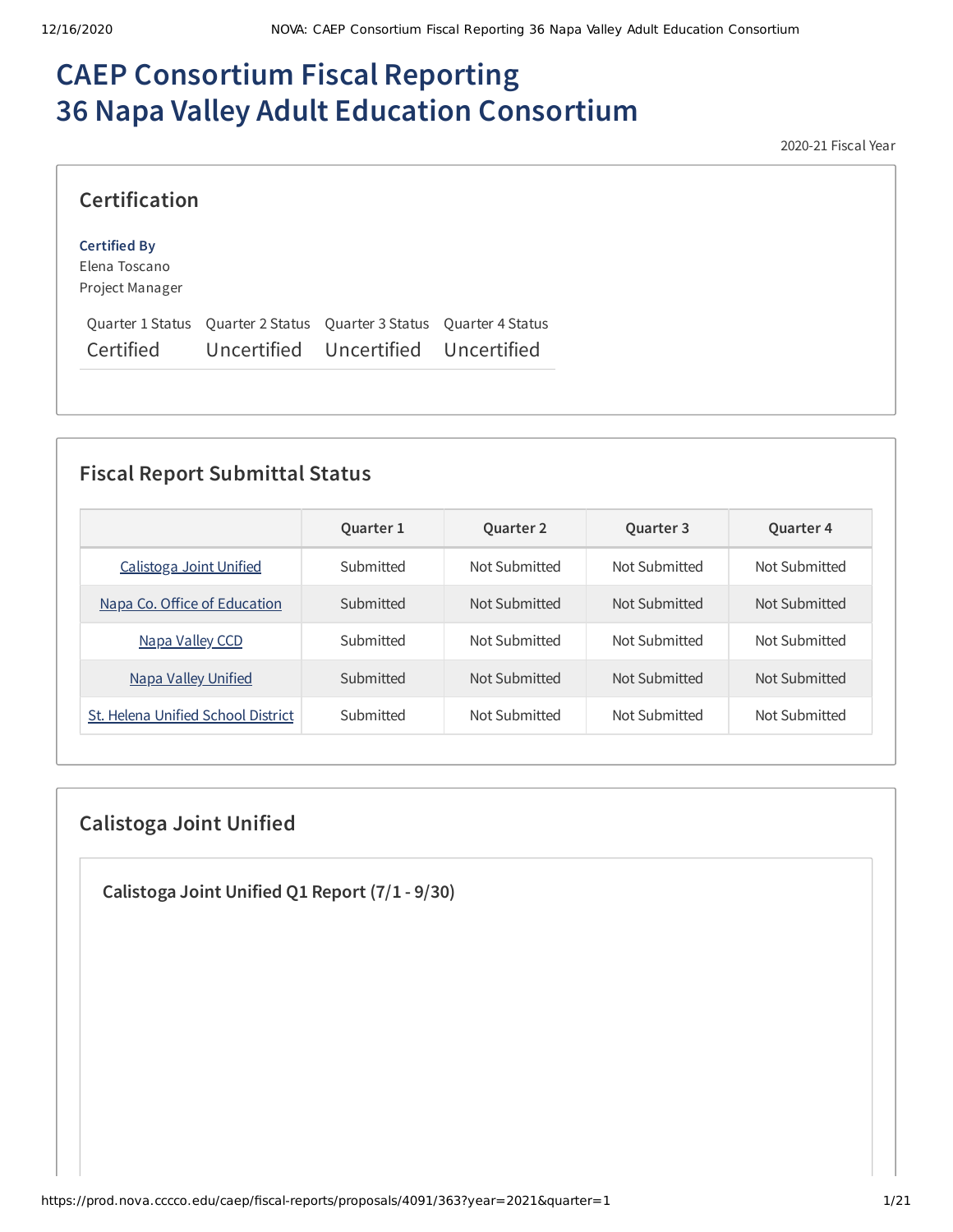| <b>Object Code</b>                                     | Year to<br>Date (YTD)<br>Expenditure | <b>YTD</b><br>Forecast | $\frac{0}{0}$<br>Expended<br>of YTD<br>Forecast | Project<br><b>Budget</b> | $\frac{0}{0}$<br>Expended<br>of Overall<br><b>Budget</b> | <b>Budget</b><br><b>Remaining</b> |
|--------------------------------------------------------|--------------------------------------|------------------------|-------------------------------------------------|--------------------------|----------------------------------------------------------|-----------------------------------|
| 1000 - Instructional Salaries                          | \$7,216                              | \$0                    | 100%                                            | \$28,864                 | 25%                                                      | \$21,648                          |
| 2000 - Non-Instructional<br><b>Salaries</b>            | \$0                                  | \$0                    | 100%                                            | \$0                      | 100%                                                     | \$0                               |
| 3000 - Employee Benefits                               | \$1,510                              | \$0                    | 100%                                            | \$6,038                  | 25.01%                                                   | \$4,528                           |
| 4000 - Supplies and Materials                          | \$0                                  | \$0                    | 100%                                            | \$0                      | 100%                                                     | \$0                               |
| 5000 - Other Operating<br><b>Expenses and Services</b> | \$0                                  | \$0                    | 100%                                            | \$0                      | 100%                                                     | \$0                               |
| 6000 - Capital Outlay                                  | \$0                                  | \$0                    | 100%                                            | \$0                      | 100%                                                     | \$0                               |
| 7000 - Other Outgo                                     | \$0                                  | \$0                    | 100%                                            | \$0                      | 100%                                                     | \$0                               |
| <b>Indirect Costs</b>                                  | \$0                                  | \$0                    | 100%                                            | \$0                      | 100%                                                     | \$0                               |
| <b>Totals</b>                                          | \$8,726                              | \$0                    | 100%                                            | \$34,902                 | 25%                                                      | \$26,176                          |

Salaries and benefits for staff teaching ESL and HSD programs provided by Napa Valley Adult Ed.

**Status** Submitted

# **Calistoga Joint Unified Q2 Report (10/1 - 12/31)**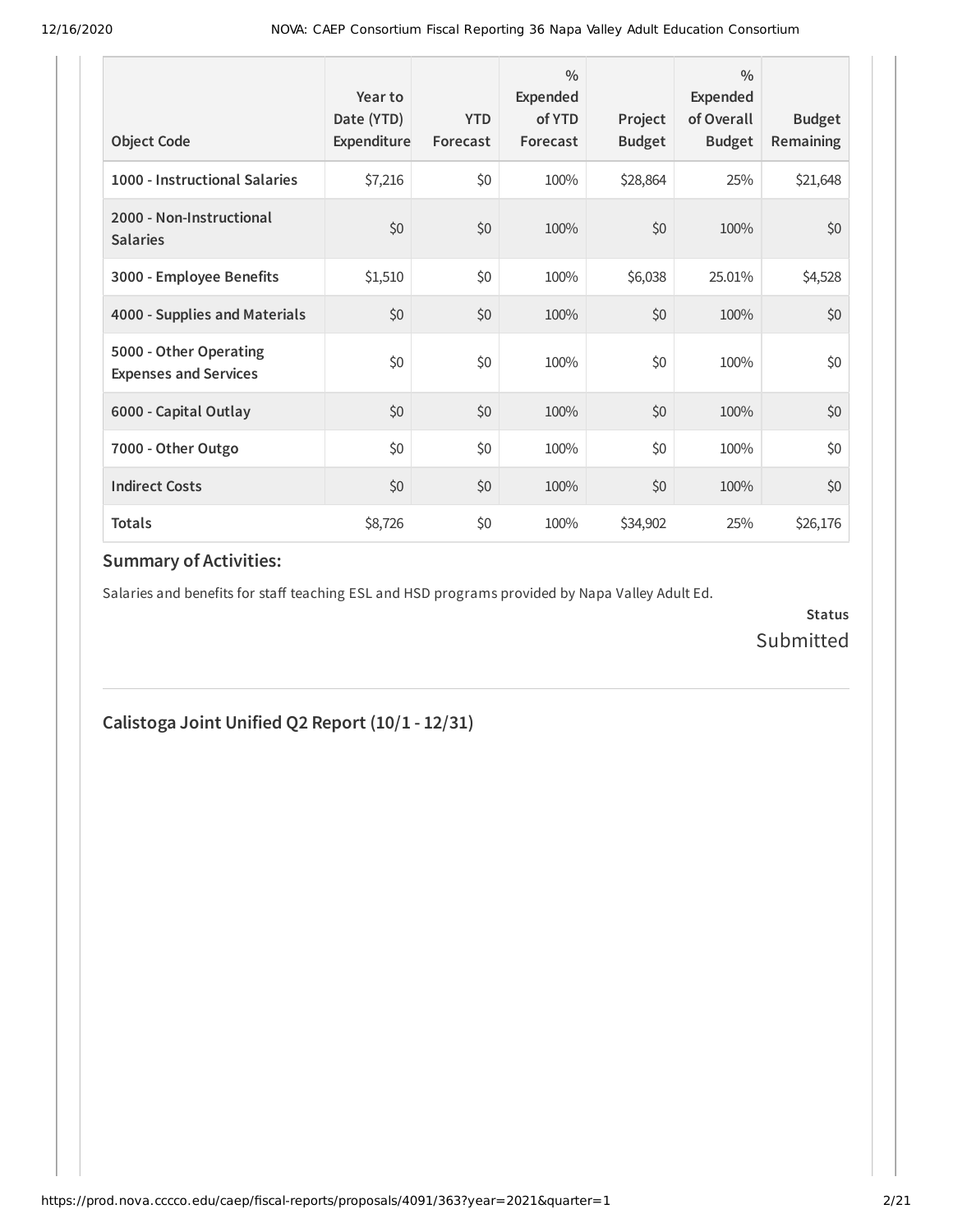| <b>Object Code</b>                                     | Year to<br>Date (YTD)<br>Expenditure | <b>YTD</b><br>Forecast | $\frac{0}{0}$<br>Expended<br>of YTD<br>Forecast | Project<br><b>Budget</b> | $\frac{0}{0}$<br>Expended<br>of Overall<br><b>Budget</b> | <b>Budget</b><br><b>Remaining</b> |
|--------------------------------------------------------|--------------------------------------|------------------------|-------------------------------------------------|--------------------------|----------------------------------------------------------|-----------------------------------|
| 1000 - Instructional Salaries                          | \$14,432                             | \$0                    | 100%                                            | \$28,864                 | 50%                                                      | \$14,432                          |
| 2000 - Non-Instructional<br><b>Salaries</b>            | \$0                                  | \$0                    | 100%                                            | \$0                      | 100%                                                     | \$0                               |
| 3000 - Employee Benefits                               | \$3,019                              | \$0                    | 100%                                            | \$6,038                  | 50%                                                      | \$3,019                           |
| 4000 - Supplies and Materials                          | \$0                                  | \$0                    | 100%                                            | \$0                      | 100%                                                     | \$0                               |
| 5000 - Other Operating<br><b>Expenses and Services</b> | \$0                                  | \$0                    | 100%                                            | \$0                      | 100%                                                     | \$0                               |
| 6000 - Capital Outlay                                  | \$0                                  | \$0                    | 100%                                            | \$0                      | 100%                                                     | \$0                               |
| 7000 - Other Outgo                                     | \$0                                  | \$0                    | 100%                                            | \$0                      | 100%                                                     | \$0                               |
| <b>Indirect Costs</b>                                  | \$0                                  | \$0                    | 100%                                            | \$0                      | 100%                                                     | \$0                               |
| <b>Totals</b>                                          | \$17,451                             | \$0                    | 100%                                            | \$34,902                 | 50%                                                      | \$17,451                          |

Salaries and benefits for staff teaching ESL and HSD programs provided by Napa Valley Adult Ed.

**Status** Unsubmitted

**Calistoga Joint Unified Q3 Report (1/1 - 3/31)**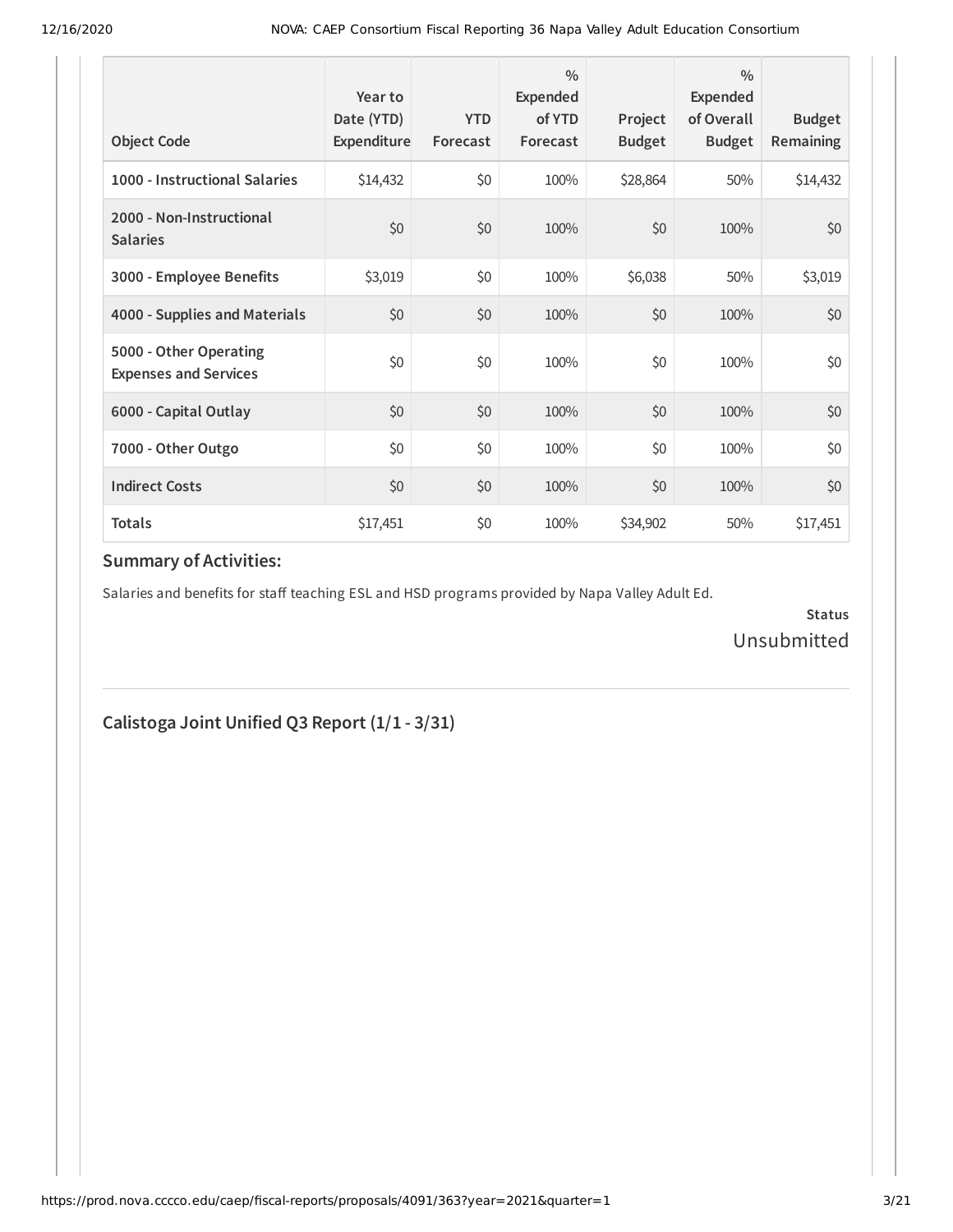| <b>Object Code</b>                                     | Year to<br>Date (YTD)<br>Expenditure | <b>YTD</b><br>Forecast | $\frac{0}{0}$<br>Expended<br>of YTD<br>Forecast | Project<br><b>Budget</b> | $\frac{0}{0}$<br>Expended<br>of Overall<br><b>Budget</b> | <b>Budget</b><br><b>Remaining</b> |
|--------------------------------------------------------|--------------------------------------|------------------------|-------------------------------------------------|--------------------------|----------------------------------------------------------|-----------------------------------|
| 1000 - Instructional Salaries                          | \$14,432                             | \$0                    | 100%                                            | \$28,864                 | 50%                                                      | \$14,432                          |
| 2000 - Non-Instructional<br><b>Salaries</b>            | \$0                                  | \$0                    | 100%                                            | \$0                      | 100%                                                     | \$0                               |
| 3000 - Employee Benefits                               | \$3,019                              | \$0                    | 100%                                            | \$6,038                  | 50%                                                      | \$3,019                           |
| 4000 - Supplies and Materials                          | \$0                                  | \$0                    | 100%                                            | \$0                      | 100%                                                     | \$0                               |
| 5000 - Other Operating<br><b>Expenses and Services</b> | \$0                                  | \$0                    | 100%                                            | \$0                      | 100%                                                     | \$0                               |
| 6000 - Capital Outlay                                  | \$0                                  | \$0                    | 100%                                            | \$0                      | 100%                                                     | \$0                               |
| 7000 - Other Outgo                                     | \$0                                  | \$0                    | 100%                                            | \$0                      | 100%                                                     | \$0                               |
| <b>Indirect Costs</b>                                  | \$0                                  | \$0                    | 100%                                            | \$0                      | 100%                                                     | \$0                               |
| <b>Totals</b>                                          | \$17,451                             | \$0                    | 100%                                            | \$34,902                 | 50%                                                      | \$17,451                          |

# **Calistoga Joint Unified Q4 Report (4/1 - 6/30)**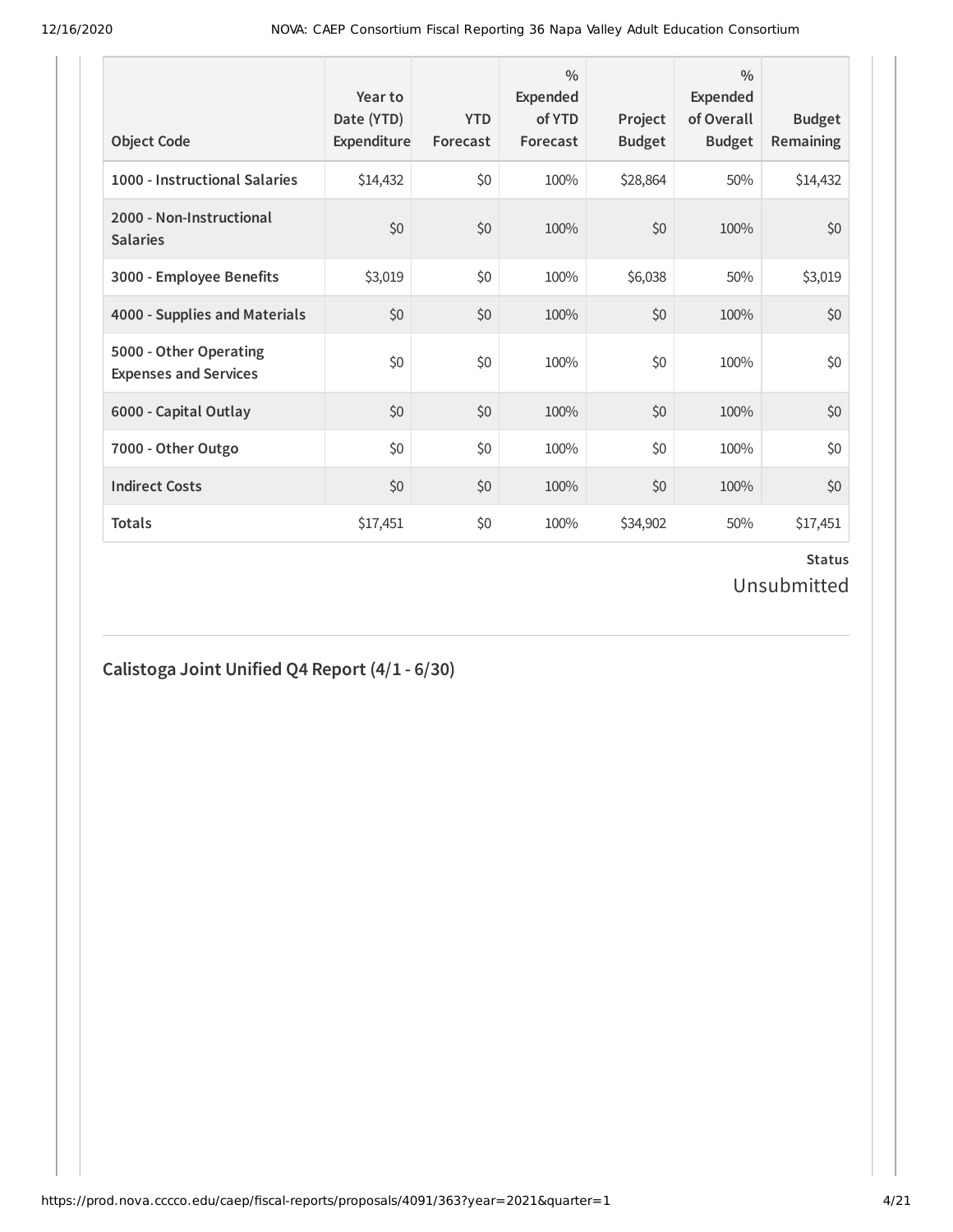| <b>Object Code</b>                                     | Year to<br>Date (YTD)<br>Expenditure | <b>YTD</b><br>Forecast | $\frac{0}{0}$<br>Expended<br>of YTD<br>Forecast | Project<br><b>Budget</b> | $\frac{0}{0}$<br><b>Expended</b><br>of Overall<br><b>Budget</b> | <b>Budget</b><br>Remaining   |
|--------------------------------------------------------|--------------------------------------|------------------------|-------------------------------------------------|--------------------------|-----------------------------------------------------------------|------------------------------|
| 1000 - Instructional Salaries                          | \$14,432                             | \$0                    | 100%                                            | \$28,864                 | 50%                                                             | \$14,432                     |
| 2000 - Non-Instructional<br><b>Salaries</b>            | \$0                                  | \$0                    | 100%                                            | \$0                      | 100%                                                            | \$0                          |
| 3000 - Employee Benefits                               | \$3,019                              | \$0                    | 100%                                            | \$6,038                  | 50%                                                             | \$3,019                      |
| 4000 - Supplies and Materials                          | \$0                                  | \$0                    | 100%                                            | \$0                      | 100%                                                            | \$0                          |
| 5000 - Other Operating<br><b>Expenses and Services</b> | \$0                                  | \$0                    | 100%                                            | \$0                      | 100%                                                            | \$0                          |
| 6000 - Capital Outlay                                  | \$0                                  | \$0                    | 100%                                            | \$0                      | 100%                                                            | \$0                          |
| 7000 - Other Outgo                                     | \$0                                  | \$0                    | 100%                                            | \$0                      | 100%                                                            | \$0                          |
| <b>Indirect Costs</b>                                  | \$0                                  | \$0                    | 100%                                            | \$0                      | 100%                                                            | \$0                          |
| <b>Totals</b>                                          | \$17,451                             | \$0                    | 100%                                            | \$34,902                 | 50%                                                             | \$17,451                     |
|                                                        |                                      |                        |                                                 |                          |                                                                 | <b>Status</b><br>Unsubmitted |
|                                                        |                                      |                        |                                                 |                          |                                                                 |                              |

# **Napa Co. Oice of Education**

**Napa Co.Oice of Education Q1 Report (7/1 - 9/30)**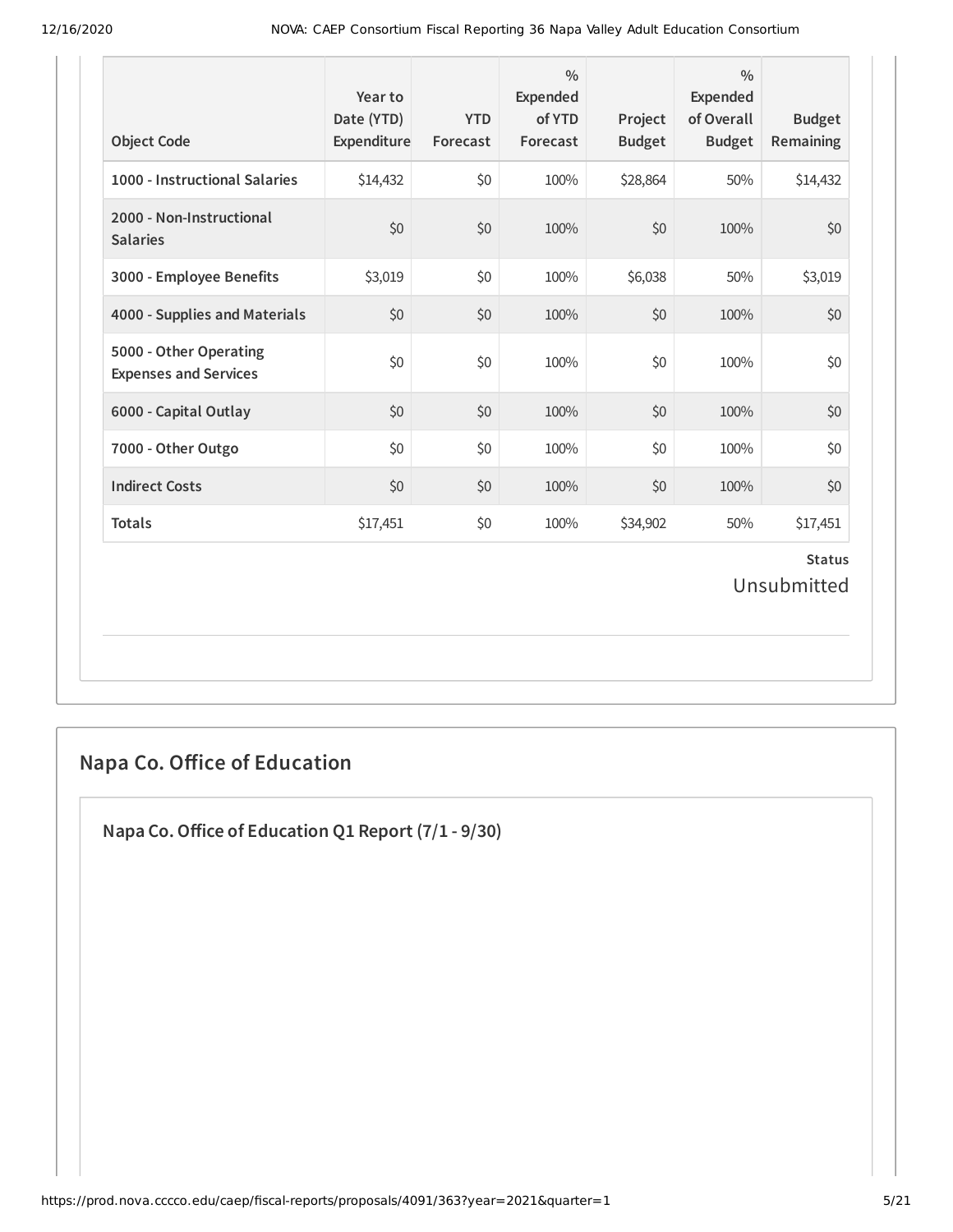| <b>Object Code</b>                                     | Year to<br>Date (YTD)<br>Expenditure | <b>YTD</b><br>Forecast | $\frac{0}{0}$<br><b>Expended</b><br>of YTD<br>Forecast | Project<br><b>Budget</b> | $\frac{0}{0}$<br><b>Expended</b><br>of Overall<br><b>Budget</b> | <b>Budget</b><br><b>Remaining</b> |
|--------------------------------------------------------|--------------------------------------|------------------------|--------------------------------------------------------|--------------------------|-----------------------------------------------------------------|-----------------------------------|
| 1000 - Instructional Salaries                          | \$0                                  | \$0                    | 100%                                                   | \$0                      | 100%                                                            | \$0                               |
| 2000 - Non-Instructional<br><b>Salaries</b>            | \$48,718                             | \$24,359               | 200%                                                   | \$97,435                 | 50%                                                             | \$48,717                          |
| 3000 - Employee Benefits                               | \$0                                  | \$0                    | 100%                                                   | \$0                      | 100%                                                            | \$0                               |
| 4000 - Supplies and Materials                          | \$0                                  | \$0                    | 100%                                                   | \$0                      | 100%                                                            | \$0                               |
| 5000 - Other Operating<br><b>Expenses and Services</b> | \$0                                  | \$0                    | 100%                                                   | \$0                      | 100%                                                            | \$0                               |
| 6000 - Capital Outlay                                  | \$0                                  | \$0                    | 100%                                                   | \$0                      | 100%                                                            | \$0                               |
| 7000 - Other Outgo                                     | \$0                                  | \$0                    | 100%                                                   | \$0                      | 100%                                                            | \$0                               |
| <b>Indirect Costs</b>                                  | \$0                                  | \$0                    | 100%                                                   | \$0                      | 100%                                                            | \$0                               |
| <b>Totals</b>                                          | \$48,718                             | \$24,359               | 200%                                                   | \$97,435                 | 50%                                                             | \$48,717                          |

Salary for Transition Specialist for NVAEC.

#### **Status** Submitted

# **Napa Co.Oice of Education Q2 Report (10/1 - 12/31)**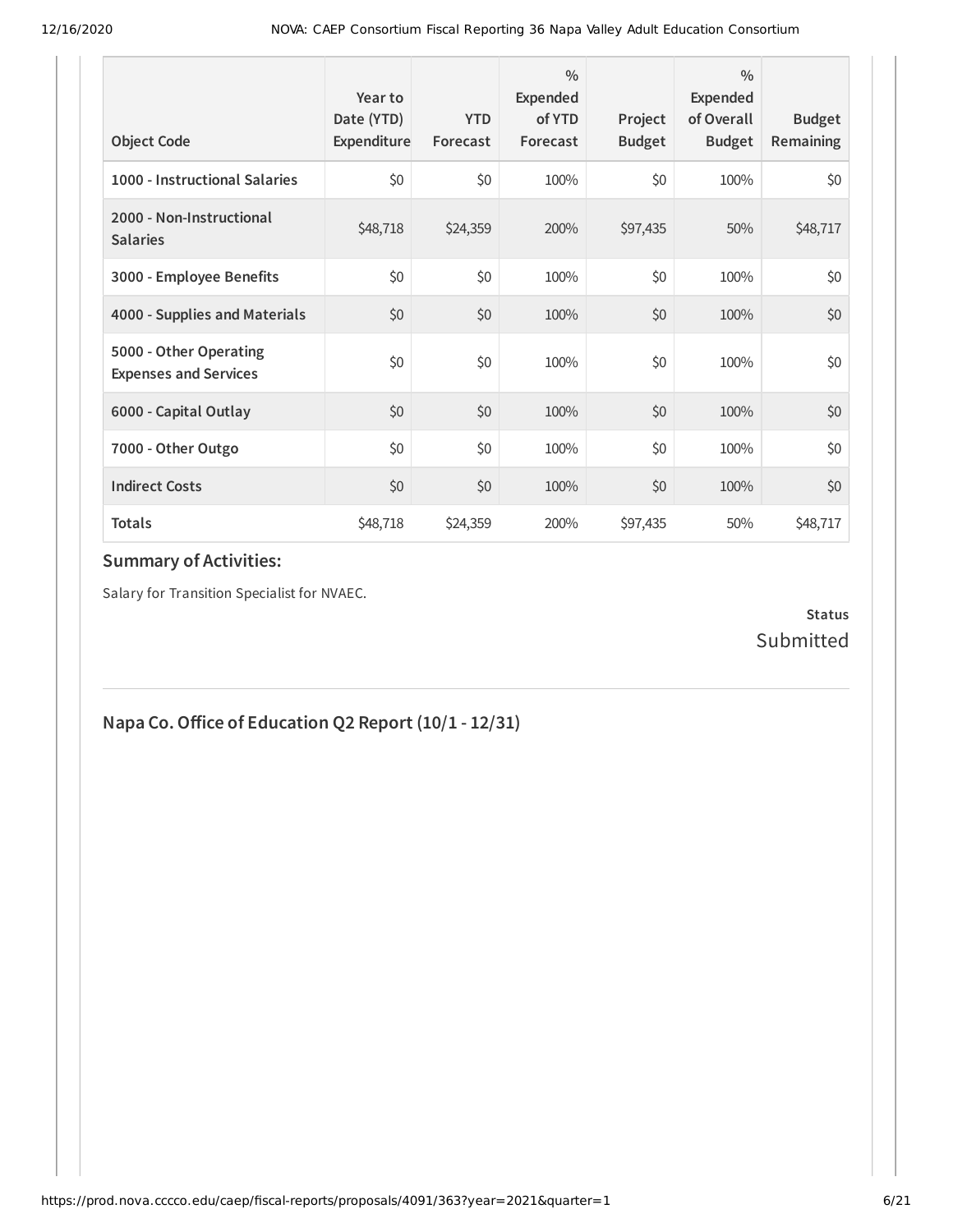| <b>Object Code</b>                                     | Year to<br>Date (YTD)<br>Expenditure | <b>YTD</b><br>Forecast | $\frac{0}{0}$<br>Expended<br>of YTD<br>Forecast | Project<br><b>Budget</b> | $\frac{0}{0}$<br><b>Expended</b><br>of Overall<br><b>Budget</b> | <b>Budget</b><br><b>Remaining</b> |
|--------------------------------------------------------|--------------------------------------|------------------------|-------------------------------------------------|--------------------------|-----------------------------------------------------------------|-----------------------------------|
| 1000 - Instructional Salaries                          | \$0                                  | \$0                    | 100%                                            | \$0                      | 100%                                                            | \$0                               |
| 2000 - Non-Instructional<br><b>Salaries</b>            | \$73,077                             | \$48,718               | 150%                                            | \$97,435                 | 75%                                                             | \$24,358                          |
| 3000 - Employee Benefits                               | \$0                                  | \$0                    | 100%                                            | \$0                      | 100%                                                            | \$0                               |
| 4000 - Supplies and Materials                          | \$0                                  | \$0                    | 100%                                            | \$0                      | 100%                                                            | \$0                               |
| 5000 - Other Operating<br><b>Expenses and Services</b> | \$0                                  | \$0                    | 100%                                            | \$0                      | 100%                                                            | \$0                               |
| 6000 - Capital Outlay                                  | \$0                                  | \$0                    | 100%                                            | \$0                      | 100%                                                            | \$0                               |
| 7000 - Other Outgo                                     | \$0                                  | \$0                    | 100%                                            | \$0                      | 100%                                                            | \$0                               |
| <b>Indirect Costs</b>                                  | \$0                                  | \$0                    | 100%                                            | \$0                      | 100%                                                            | \$0                               |
| <b>Totals</b>                                          | \$73,077                             | \$48,718               | 150%                                            | \$97,435                 | 75%                                                             | \$24,358                          |

Salary for Transition Specialist for NVAEC.

#### **Status** Unsubmitted

# **Napa Co. Office of Education Q3 Report**  $(1/1 - 3/31)$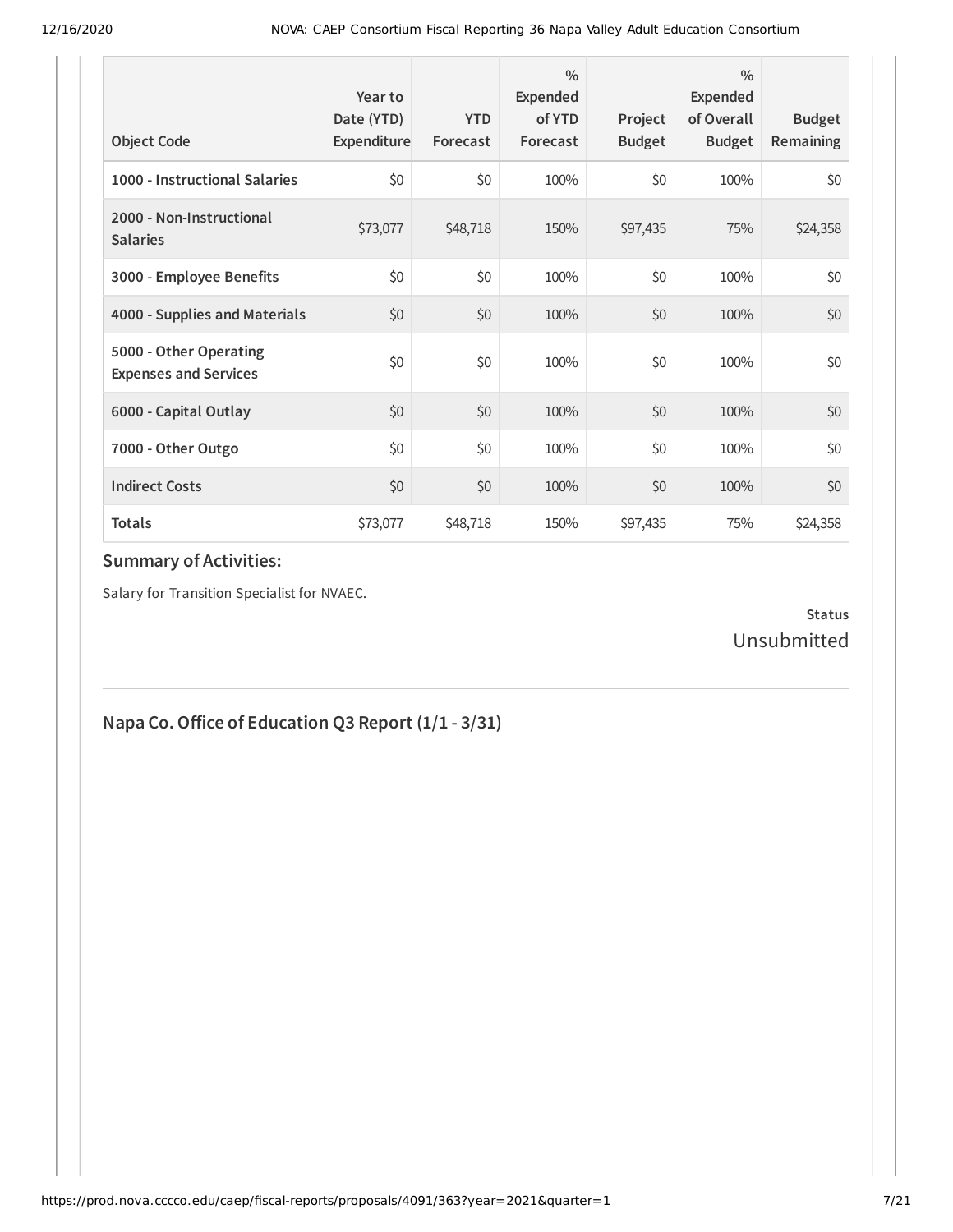| <b>Object Code</b>                                     | Year to<br>Date (YTD)<br>Expenditure | <b>YTD</b><br>Forecast | $\frac{0}{0}$<br><b>Expended</b><br>of YTD<br>Forecast | Project<br><b>Budget</b> | $\frac{0}{0}$<br><b>Expended</b><br>of Overall<br><b>Budget</b> | <b>Budget</b><br><b>Remaining</b> |
|--------------------------------------------------------|--------------------------------------|------------------------|--------------------------------------------------------|--------------------------|-----------------------------------------------------------------|-----------------------------------|
| 1000 - Instructional Salaries                          | \$0                                  | \$0                    | 100%                                                   | \$0                      | 100%                                                            | \$0                               |
| 2000 - Non-Instructional<br><b>Salaries</b>            | \$73,077                             | \$73,076               | 100%                                                   | \$97,435                 | 75%                                                             | \$24,358                          |
| 3000 - Employee Benefits                               | \$0                                  | \$0                    | 100%                                                   | \$0                      | 100%                                                            | \$0                               |
| 4000 - Supplies and Materials                          | \$0                                  | \$0                    | 100%                                                   | \$0                      | 100%                                                            | \$0                               |
| 5000 - Other Operating<br><b>Expenses and Services</b> | \$0                                  | \$0                    | 100%                                                   | \$0                      | 100%                                                            | \$0                               |
| 6000 - Capital Outlay                                  | \$0                                  | \$0                    | 100%                                                   | \$0                      | 100%                                                            | \$0                               |
| 7000 - Other Outgo                                     | \$0                                  | \$0                    | 100%                                                   | \$0                      | 100%                                                            | \$0                               |
| <b>Indirect Costs</b>                                  | \$0                                  | \$0                    | 100%                                                   | \$0                      | 100%                                                            | \$0                               |
| <b>Totals</b>                                          | \$73,077                             | \$73,076               | 100%                                                   | \$97,435                 | 75%                                                             | \$24,358                          |

#### **Napa Co.Oice of Education Q4 Report (4/1 - 6/30)**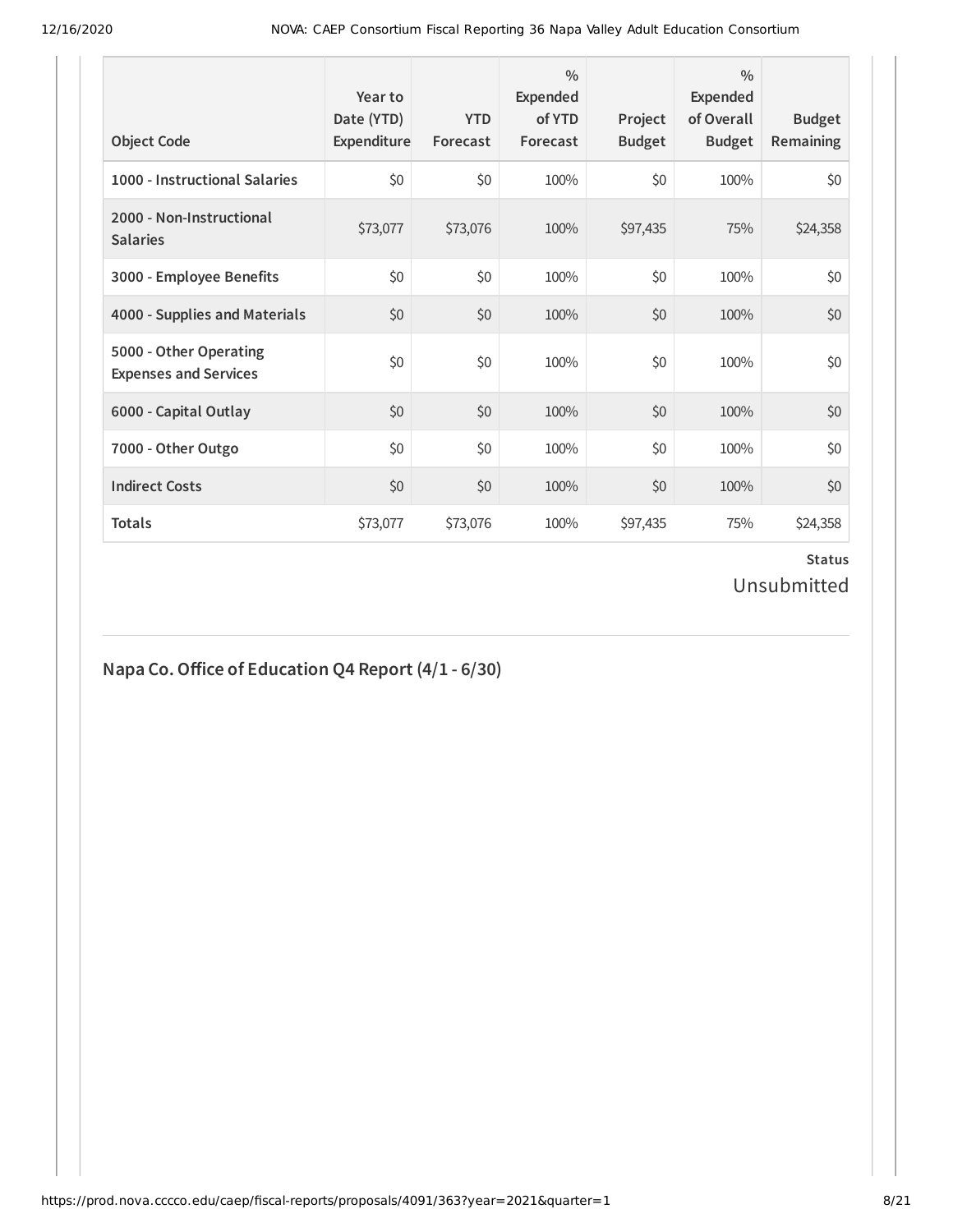| <b>Object Code</b>                                     | Year to<br>Date (YTD)<br>Expenditure | <b>YTD</b><br>Forecast | $\frac{0}{0}$<br>Expended<br>of YTD<br>Forecast | Project<br><b>Budget</b> | $\frac{0}{0}$<br><b>Expended</b><br>of Overall<br><b>Budget</b> | <b>Budget</b><br>Remaining   |
|--------------------------------------------------------|--------------------------------------|------------------------|-------------------------------------------------|--------------------------|-----------------------------------------------------------------|------------------------------|
| 1000 - Instructional Salaries                          | $$0$$                                | \$0                    | 100%                                            | \$0                      | 100%                                                            | \$0                          |
| 2000 - Non-Instructional<br><b>Salaries</b>            | \$73,077                             | \$97,435               | 75%                                             | \$97,435                 | 75%                                                             | \$24,358                     |
| 3000 - Employee Benefits                               | \$0                                  | \$0                    | 100%                                            | \$0                      | 100%                                                            | \$0                          |
| 4000 - Supplies and Materials                          | \$0                                  | \$0                    | 100%                                            | \$0                      | 100%                                                            | \$0                          |
| 5000 - Other Operating<br><b>Expenses and Services</b> | \$0                                  | \$0                    | 100%                                            | \$0                      | 100%                                                            | \$0                          |
| 6000 - Capital Outlay                                  | \$0                                  | \$0                    | 100%                                            | \$0                      | 100%                                                            | \$0                          |
| 7000 - Other Outgo                                     | \$0                                  | \$0                    | 100%                                            | \$0                      | 100%                                                            | \$0                          |
| <b>Indirect Costs</b>                                  | \$0                                  | \$0                    | 100%                                            | \$0                      | 100%                                                            | \$0                          |
| <b>Totals</b>                                          | \$73,077                             | \$97,435               | 75%                                             | \$97,435                 | 75%                                                             | \$24,358                     |
|                                                        |                                      |                        |                                                 |                          |                                                                 | <b>Status</b><br>Unsubmitted |
|                                                        |                                      |                        |                                                 |                          |                                                                 |                              |

# **Napa Valley CCD**

**Napa Valley CCD Q1 Report (7/1 - 9/30)**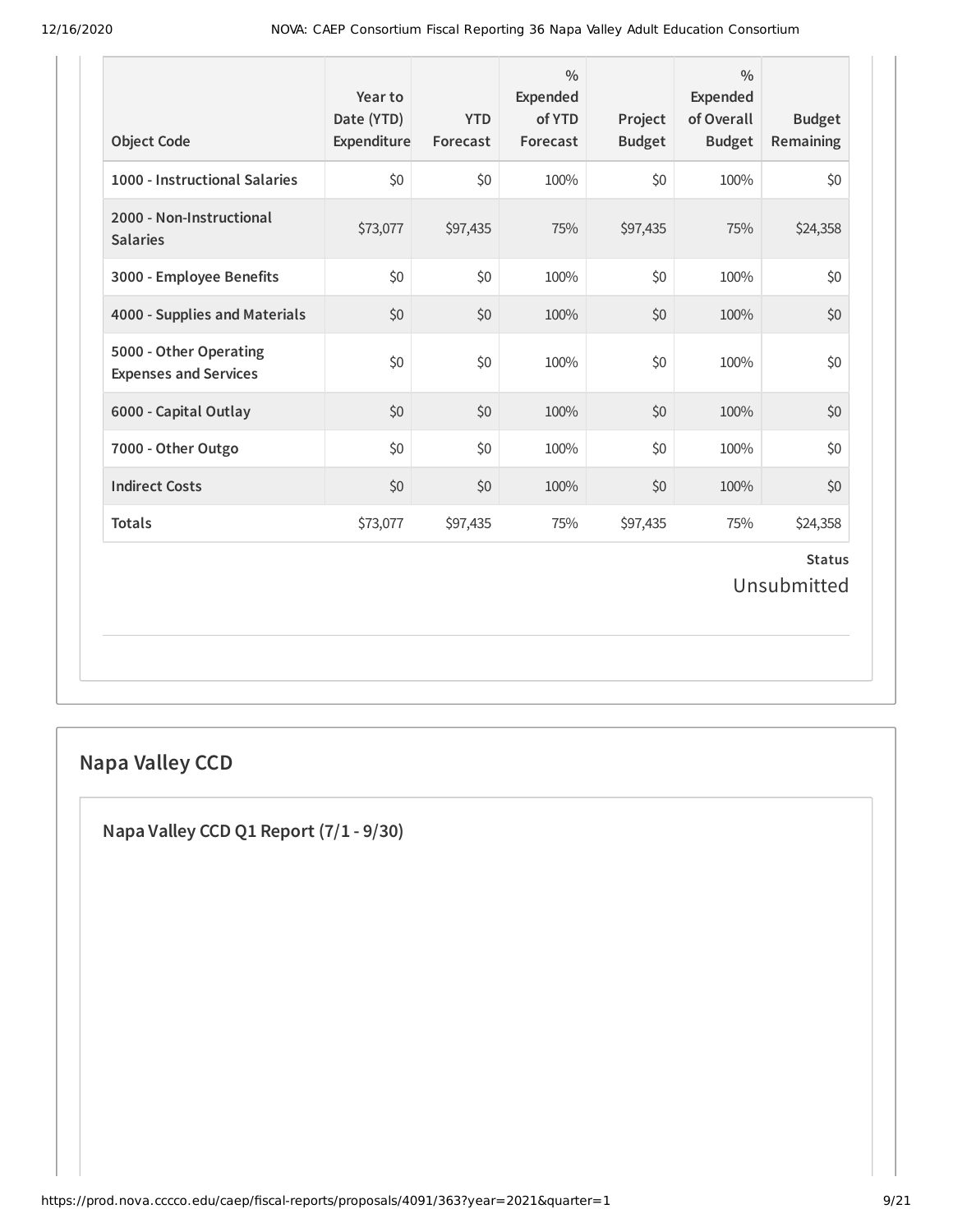| <b>Object Code</b>                                     | Year to<br>Date (YTD)<br>Expenditure | <b>YTD</b><br>Forecast | $\frac{0}{0}$<br><b>Expended</b><br>of YTD<br>Forecast | Project<br><b>Budget</b> | $\frac{0}{0}$<br><b>Expended</b><br>of Overall<br><b>Budget</b> | <b>Budget</b><br>Remaining |
|--------------------------------------------------------|--------------------------------------|------------------------|--------------------------------------------------------|--------------------------|-----------------------------------------------------------------|----------------------------|
| 1000 - Instructional Salaries                          | \$0                                  | \$1,050                | $0\%$                                                  | \$21,000                 | $0\%$                                                           | \$21,000                   |
| 2000 - Non-Instructional<br><b>Salaries</b>            | \$7,045                              | \$5,000                | 140.9%                                                 | \$100,000                | 7.05%                                                           | \$92,955                   |
| 3000 - Employee Benefits                               | \$3,338                              | \$2,088                | 159.9%                                                 | \$41,750                 | 8%                                                              | \$38,412                   |
| 4000 - Supplies and Materials                          | \$0                                  | \$2,750                | $0\%$                                                  | \$55,000                 | $0\%$                                                           | \$55,000                   |
| 5000 - Other Operating<br><b>Expenses and Services</b> | \$0                                  | \$3,225                | $0\%$                                                  | \$64,500                 | $0\%$                                                           | \$64,500                   |
| 6000 - Capital Outlay                                  | \$0                                  | \$5,294                | $0\%$                                                  | \$105,875                | $0\%$                                                           | \$105,875                  |
| 7000 - Other Outgo                                     | \$0                                  | \$0                    | 100%                                                   | \$0                      | 100%                                                            | \$0                        |
| <b>Indirect Costs</b>                                  | \$0                                  | \$0                    | 100%                                                   | \$0                      | 100%                                                            | \$0                        |
| <b>Totals</b>                                          | \$10,383                             | \$19,406               | 53.5%                                                  | \$388,125                | 2.68%                                                           | \$377,742                  |

#### **Corrective Action Plan**

Supply, other operating and capital outlay purchases delayed until quarters 3 and 4.

**Status** Submitted

**Napa Valley CCD Q2 Report (10/1 - 12/31)**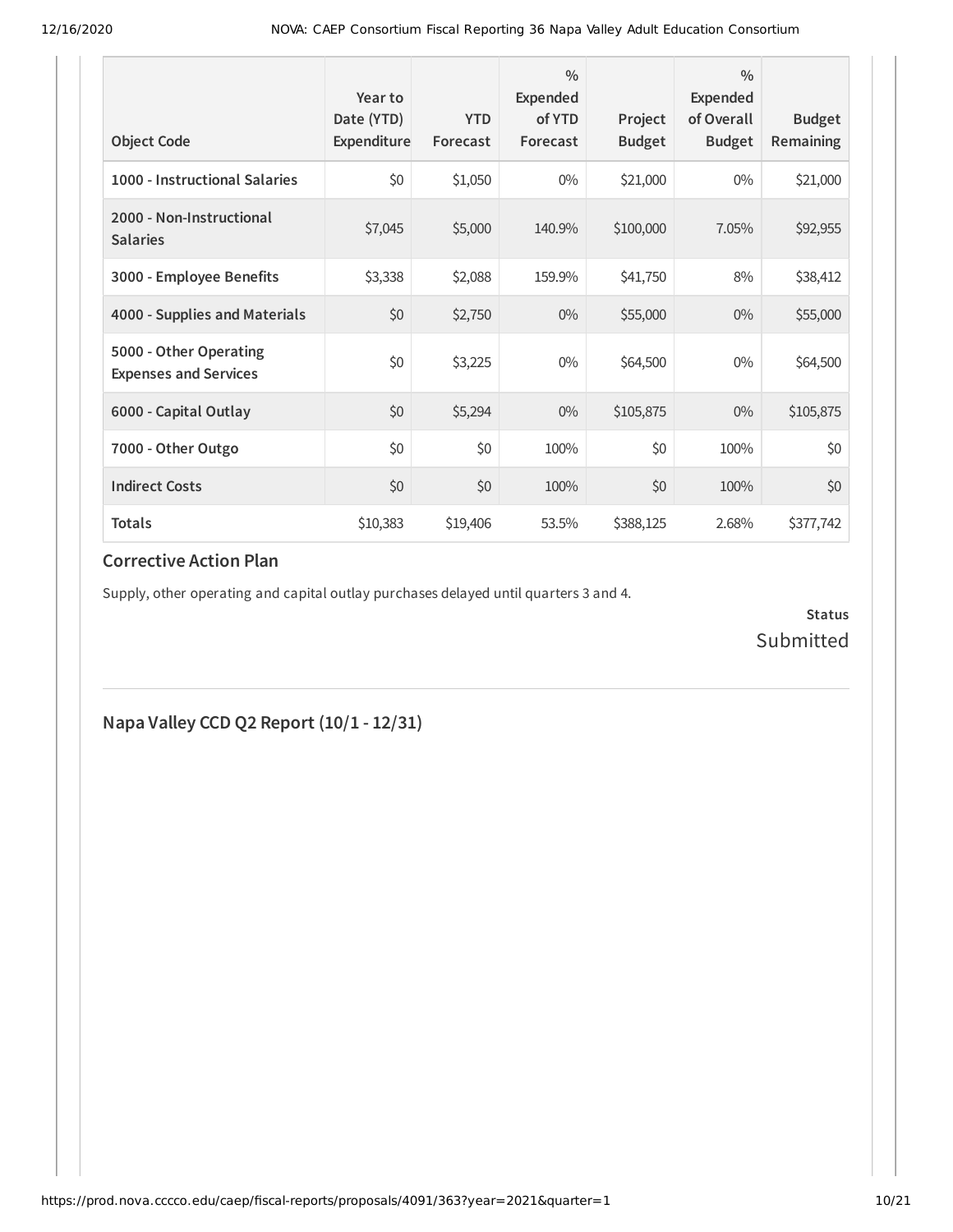| <b>Object Code</b>                                     | Year to<br>Date (YTD)<br>Expenditure | <b>YTD</b><br>Forecast | $\frac{0}{0}$<br>Expended<br>of YTD<br>Forecast | Project<br><b>Budget</b> | $\frac{0}{0}$<br>Expended<br>of Overall<br><b>Budget</b> | <b>Budget</b><br>Remaining |
|--------------------------------------------------------|--------------------------------------|------------------------|-------------------------------------------------|--------------------------|----------------------------------------------------------|----------------------------|
| 1000 - Instructional Salaries                          | \$0                                  | \$5,250                | $0\%$                                           | \$21,000                 | $0\%$                                                    | \$21,000                   |
| 2000 - Non-Instructional<br><b>Salaries</b>            | \$7,045                              | \$25,000               | 28.18%                                          | \$100,000                | 7.05%                                                    | \$92,955                   |
| 3000 - Employee Benefits                               | \$3,338                              | \$10,438               | 31.98%                                          | \$41,750                 | 8%                                                       | \$38,412                   |
| 4000 - Supplies and Materials                          | \$0                                  | \$13,750               | $0\%$                                           | \$55,000                 | $0\%$                                                    | \$55,000                   |
| 5000 - Other Operating<br><b>Expenses and Services</b> | \$0                                  | \$16,125               | $0\%$                                           | \$64,500                 | $0\%$                                                    | \$64,500                   |
| 6000 - Capital Outlay                                  | \$0                                  | \$26,469               | $0\%$                                           | \$105,875                | $0\%$                                                    | \$105,875                  |
| 7000 - Other Outgo                                     | \$0                                  | \$0                    | 100%                                            | \$0                      | 100%                                                     | \$0                        |
| <b>Indirect Costs</b>                                  | \$0                                  | \$0                    | 100%                                            | \$0                      | 100%                                                     | \$0                        |
| <b>Totals</b>                                          | \$10,383                             | \$97,031               | 10.7%                                           | \$388,125                | 2.68%                                                    | \$377,742                  |

#### **Napa Valley CCD Q3 Report (1/1 - 3/31)**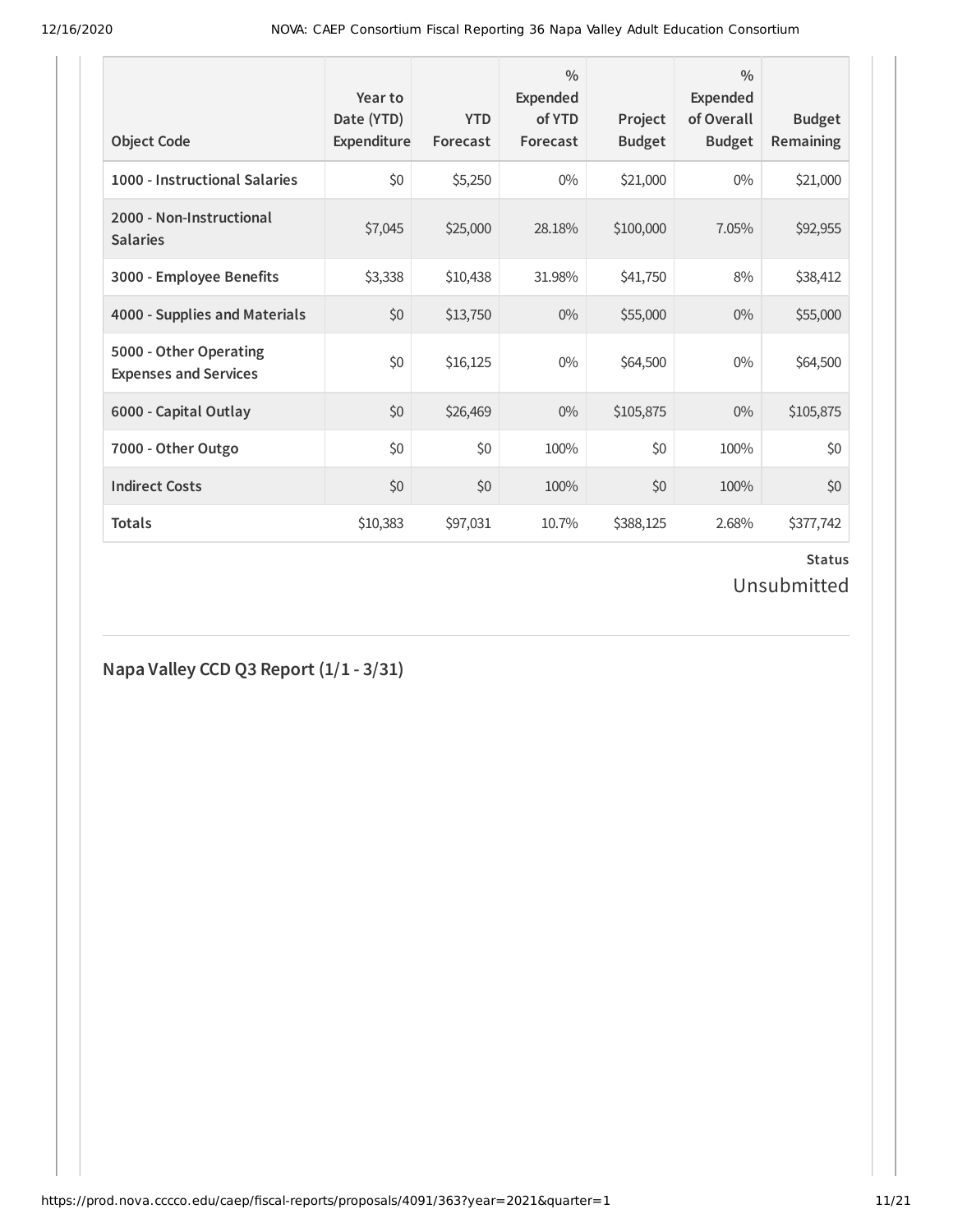| <b>Object Code</b>                                     | Year to<br>Date (YTD)<br>Expenditure | <b>YTD</b><br>Forecast | $\frac{0}{0}$<br><b>Expended</b><br>of YTD<br>Forecast | Project<br><b>Budget</b> | $\frac{0}{0}$<br>Expended<br>of Overall<br><b>Budget</b> | <b>Budget</b><br><b>Remaining</b> |
|--------------------------------------------------------|--------------------------------------|------------------------|--------------------------------------------------------|--------------------------|----------------------------------------------------------|-----------------------------------|
| 1000 - Instructional Salaries                          | \$0                                  | \$7,350                | $0\%$                                                  | \$21,000                 | $0\%$                                                    | \$21,000                          |
| 2000 - Non-Instructional<br><b>Salaries</b>            | \$7,045                              | \$35,000               | 20.13%                                                 | \$100,000                | 7.05%                                                    | \$92,955                          |
| 3000 - Employee Benefits                               | \$3,338                              | \$14,613               | 22.84%                                                 | \$41,750                 | 8%                                                       | \$38,412                          |
| 4000 - Supplies and Materials                          | \$0                                  | \$19,250               | $0\%$                                                  | \$55,000                 | $0\%$                                                    | \$55,000                          |
| 5000 - Other Operating<br><b>Expenses and Services</b> | \$0                                  | \$22,575               | $0\%$                                                  | \$64,500                 | $0\%$                                                    | \$64,500                          |
| 6000 - Capital Outlay                                  | \$0                                  | \$37,056               | $0\%$                                                  | \$105,875                | $0\%$                                                    | \$105,875                         |
| 7000 - Other Outgo                                     | \$0                                  | \$0                    | 100%                                                   | \$0                      | 100%                                                     | \$0                               |
| <b>Indirect Costs</b>                                  | \$0                                  | \$0                    | 100%                                                   | \$0                      | 100%                                                     | \$0                               |
| <b>Totals</b>                                          | \$10,383                             | \$135,844              | 7.64%                                                  | \$388,125                | 2.68%                                                    | \$377,742                         |

#### **Napa Valley CCD Q4 Report (4/1 - 6/30)**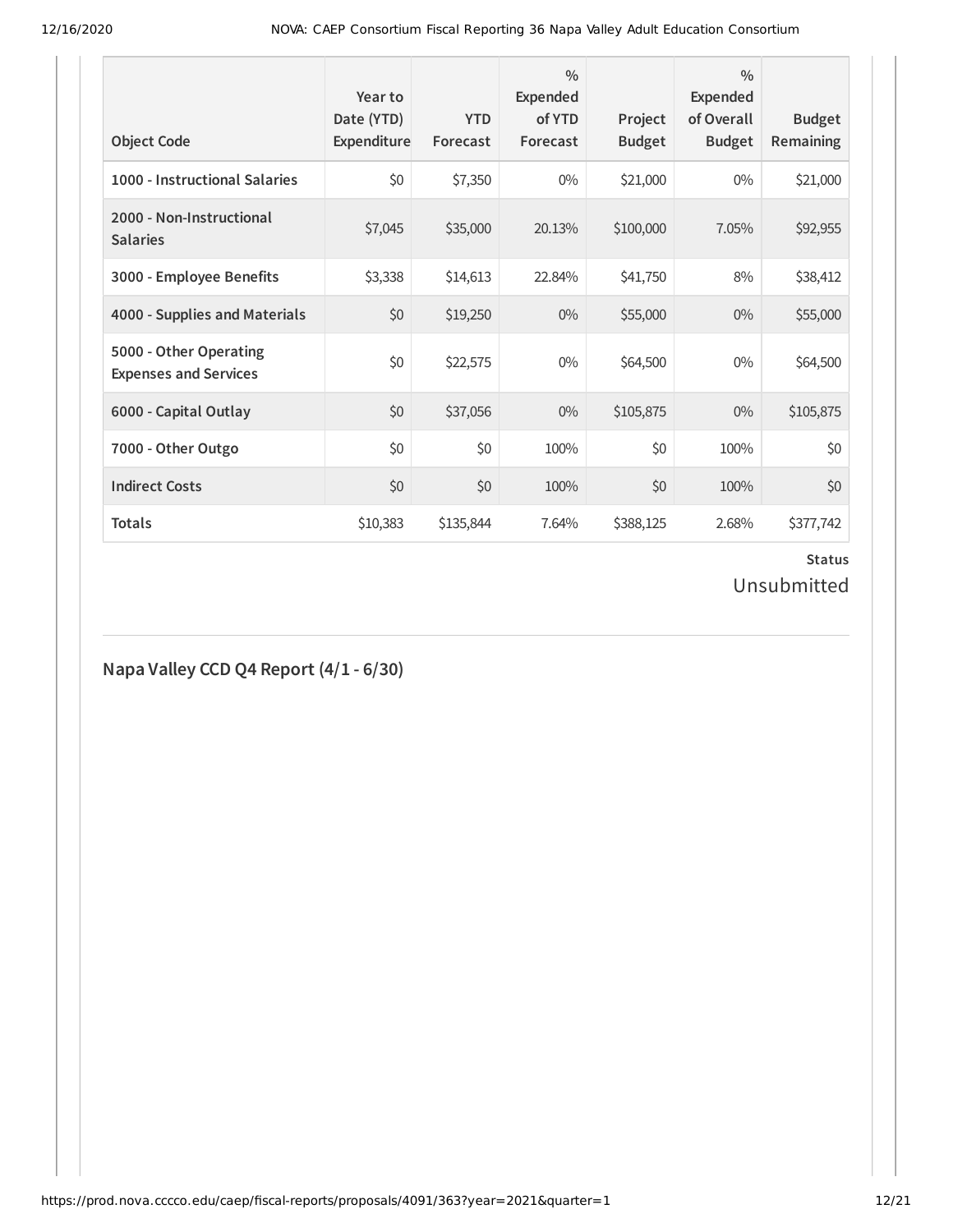| <b>Object Code</b>                                     | Year to<br>Date (YTD)<br>Expenditure | <b>YTD</b><br>Forecast | $\frac{0}{0}$<br><b>Expended</b><br>of YTD<br>Forecast | Project<br><b>Budget</b> | $\frac{0}{0}$<br>Expended<br>of Overall<br><b>Budget</b> | <b>Budget</b><br>Remaining   |
|--------------------------------------------------------|--------------------------------------|------------------------|--------------------------------------------------------|--------------------------|----------------------------------------------------------|------------------------------|
| 1000 - Instructional Salaries                          | \$0                                  | \$7,350                | $0\%$                                                  | \$21,000                 | $0\%$                                                    | \$21,000                     |
| 2000 - Non-Instructional<br><b>Salaries</b>            | \$7,045                              | \$35,000               | 20.13%                                                 | \$100,000                | 7.05%                                                    | \$92,955                     |
| 3000 - Employee Benefits                               | \$3,338                              | \$14,613               | 22.84%                                                 | \$41,750                 | 8%                                                       | \$38,412                     |
| 4000 - Supplies and Materials                          | \$0                                  | \$19,250               | $0\%$                                                  | \$55,000                 | 0%                                                       | \$55,000                     |
| 5000 - Other Operating<br><b>Expenses and Services</b> | \$0                                  | \$22,575               | $0\%$                                                  | \$64,500                 | $0\%$                                                    | \$64,500                     |
| 6000 - Capital Outlay                                  | \$0                                  | \$37,056               | $0\%$                                                  | \$105,875                | $0\%$                                                    | \$105,875                    |
| 7000 - Other Outgo                                     | \$0                                  | \$0                    | 100%                                                   | \$0                      | 100%                                                     | \$0                          |
| <b>Indirect Costs</b>                                  | \$0                                  | \$0                    | 100%                                                   | \$0                      | 100%                                                     | \$0                          |
| <b>Totals</b>                                          | \$10,383                             | \$135,844              | 7.64%                                                  | \$388,125                | 2.68%                                                    | \$377,742                    |
|                                                        |                                      |                        |                                                        |                          |                                                          | <b>Status</b><br>Unsubmitted |

# **Napa Valley Unified**

**Napa Valley Unified Q1 Report (7/1 - 9/30)**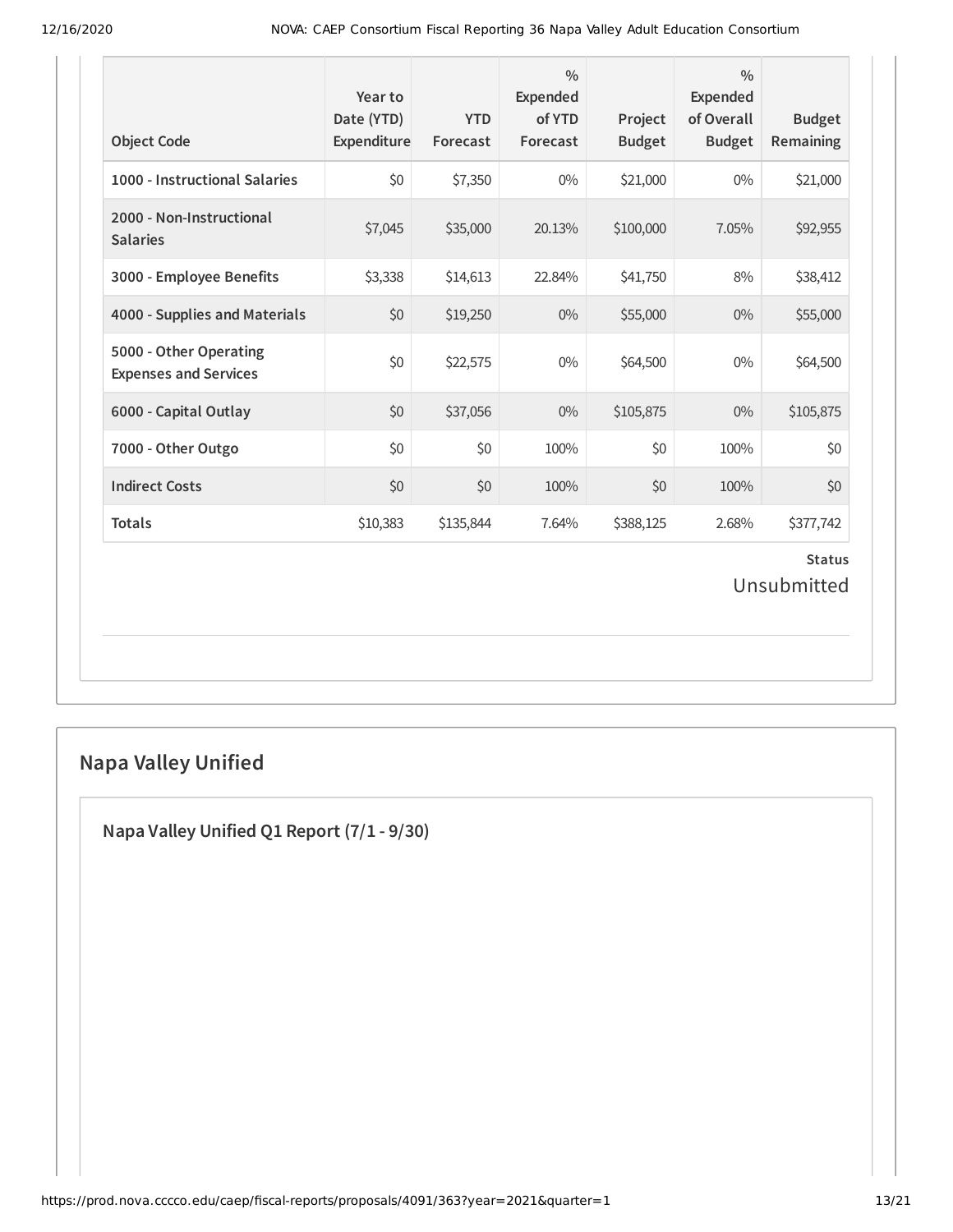| <b>Object Code</b>                                     | Year to<br>Date (YTD)<br>Expenditure | <b>YTD</b><br>Forecast | $\frac{0}{0}$<br><b>Expended</b><br>of YTD<br>Forecast | Project<br><b>Budget</b> | $\frac{0}{0}$<br><b>Expended</b><br>of Overall<br><b>Budget</b> | <b>Budget</b><br>Remaining |
|--------------------------------------------------------|--------------------------------------|------------------------|--------------------------------------------------------|--------------------------|-----------------------------------------------------------------|----------------------------|
| 1000 - Instructional Salaries                          | \$217,258                            | \$201,699              | 107.71%                                                | \$1,344,660              | 16.16%                                                          | \$1,127,402                |
| 2000 - Non-Instructional<br><b>Salaries</b>            | \$165,990                            | \$106,655              | 155.63%                                                | \$711,036                | 23.34%                                                          | \$545,046                  |
| 3000 - Employee Benefits                               | \$112,853                            | \$78,165               | 144.38%                                                | \$521,100                | 21.66%                                                          | \$408,247                  |
| 4000 - Supplies and Materials                          | \$4,184                              | \$36,098               | 11.59%                                                 | \$240,656                | 1.74%                                                           | \$236,472                  |
| 5000 - Other Operating<br><b>Expenses and Services</b> | \$61,196                             | \$48,262               | 126.8%                                                 | \$321,749                | 19.02%                                                          | \$260,553                  |
| 6000 - Capital Outlay                                  | \$0                                  | \$6,000                | $0\%$                                                  | \$40,000                 | $0\%$                                                           | \$40,000                   |
| 7000 - Other Outgo                                     | \$0                                  | \$0                    | 100%                                                   | \$0                      | 100%                                                            | \$0                        |
| <b>Indirect Costs</b>                                  | \$0                                  | \$23,844               | $0\%$                                                  | \$158,960                | $0\%$                                                           | \$158,960                  |
| <b>Totals</b>                                          | \$561,481                            | \$500,724              | 112.13%                                                | \$3,338,161              | 16.82%                                                          | \$2,776,680                |

# **Status**

# Submitted

#### **Napa Valley Unified Q2 Report (10/1 - 12/31)**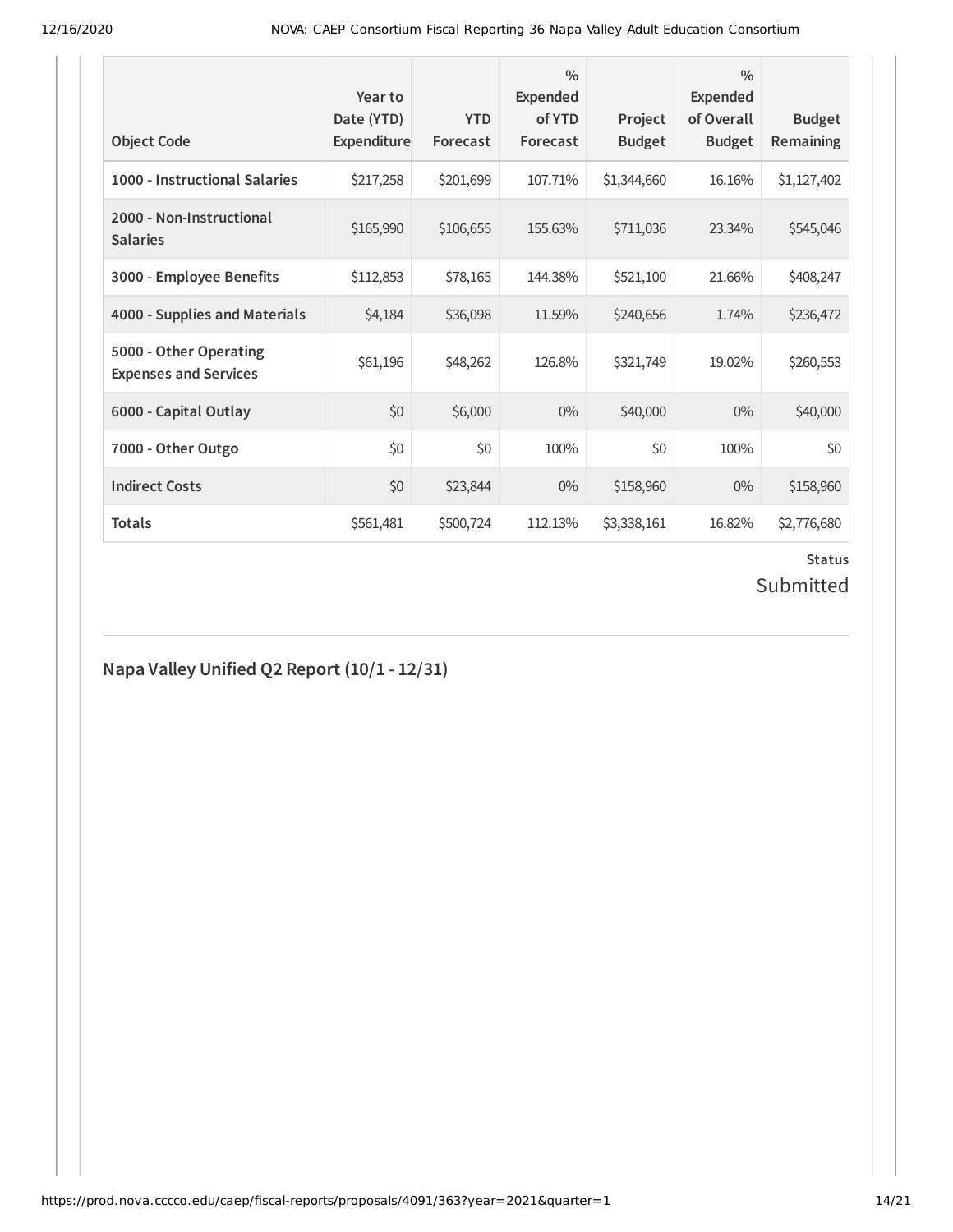| <b>Object Code</b>                                     | Year to<br>Date (YTD)<br>Expenditure | <b>YTD</b><br>Forecast | $\frac{0}{0}$<br>Expended<br>of YTD<br>Forecast | Project<br><b>Budget</b> | $\frac{0}{0}$<br><b>Expended</b><br>of Overall<br><b>Budget</b> | <b>Budget</b><br>Remaining |
|--------------------------------------------------------|--------------------------------------|------------------------|-------------------------------------------------|--------------------------|-----------------------------------------------------------------|----------------------------|
| 1000 - Instructional Salaries                          | \$217,258                            | \$403,398              | 53.86%                                          | \$1,344,660              | 16.16%                                                          | \$1,127,402                |
| 2000 - Non-Instructional<br><b>Salaries</b>            | \$165,990                            | \$213,311              | 77.82%                                          | \$711,036                | 23.34%                                                          | \$545,046                  |
| 3000 - Employee Benefits                               | \$112,853                            | \$156,330              | 72.19%                                          | \$521,100                | 21.66%                                                          | \$408,247                  |
| 4000 - Supplies and Materials                          | \$4,184                              | \$72,197               | 5.8%                                            | \$240,656                | 1.74%                                                           | \$236,472                  |
| 5000 - Other Operating<br><b>Expenses and Services</b> | \$61,196                             | \$96,525               | 63.4%                                           | \$321,749                | 19.02%                                                          | \$260,553                  |
| 6000 - Capital Outlay                                  | \$0                                  | \$12,000               | $0\%$                                           | \$40,000                 | $0\%$                                                           | \$40,000                   |
| 7000 - Other Outgo                                     | \$0                                  | \$0                    | 100%                                            | \$0                      | 100%                                                            | \$0                        |
| <b>Indirect Costs</b>                                  | \$0                                  | \$47,688               | $0\%$                                           | \$158,960                | $0\%$                                                           | \$158,960                  |
| <b>Totals</b>                                          | \$561,481                            | \$1,001,448            | 56.07%                                          | \$3,338,161              | 16.82%                                                          | \$2,776,680                |

# **Status**

# Unsubmitted

#### **Napa Valley Unified Q3 Report (1/1 - 3/31)**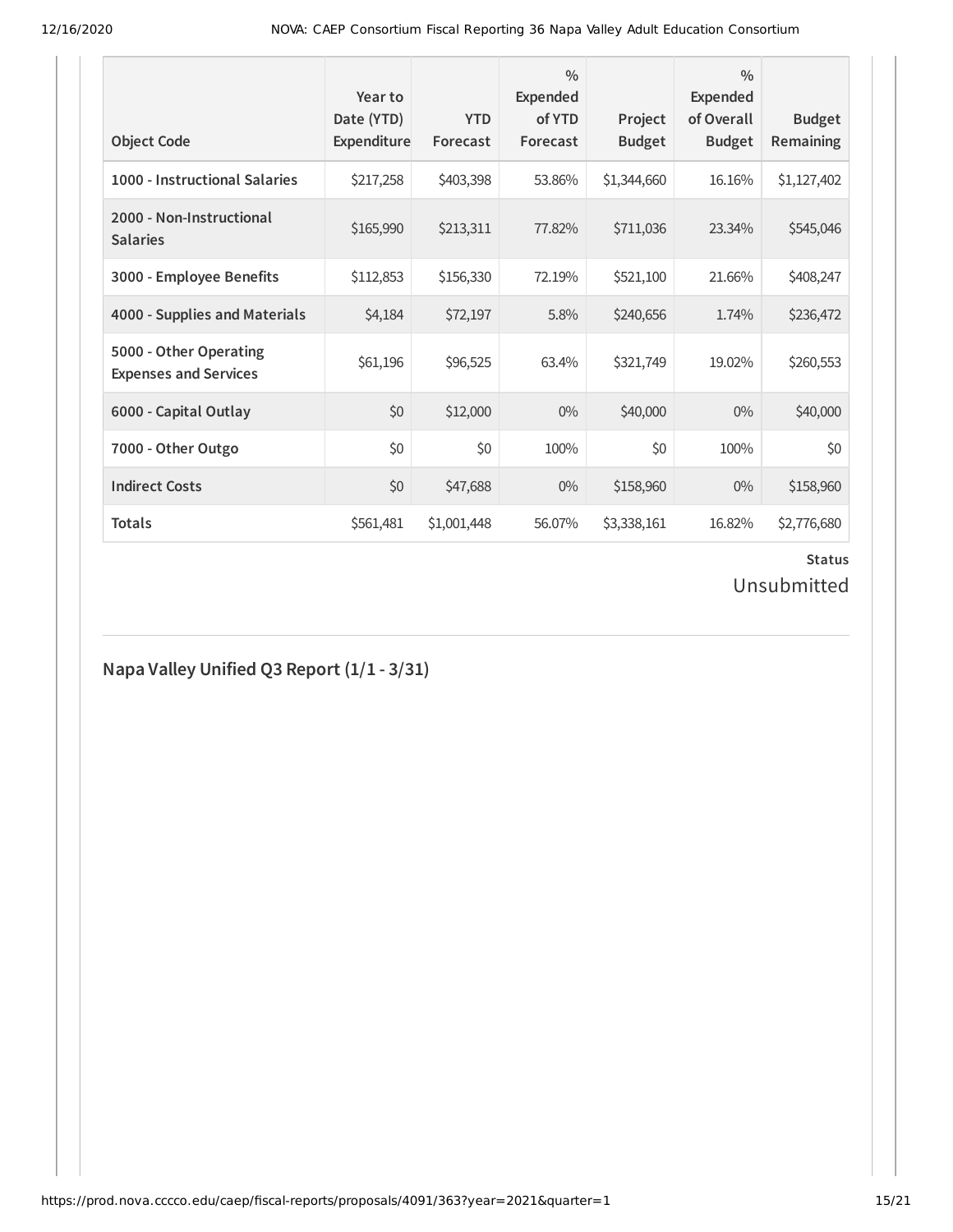| <b>Object Code</b>                                     | Year to<br>Date (YTD)<br>Expenditure | <b>YTD</b><br>Forecast | $\frac{0}{0}$<br><b>Expended</b><br>of YTD<br>Forecast | Project<br><b>Budget</b> | $\frac{0}{0}$<br><b>Expended</b><br>of Overall<br><b>Budget</b> | <b>Budget</b><br>Remaining |
|--------------------------------------------------------|--------------------------------------|------------------------|--------------------------------------------------------|--------------------------|-----------------------------------------------------------------|----------------------------|
| 1000 - Instructional Salaries                          | \$217,258                            | \$605,097              | 35.9%                                                  | \$1,344,660              | 16.16%                                                          | \$1,127,402                |
| 2000 - Non-Instructional<br><b>Salaries</b>            | \$165,990                            | \$319,966              | 51.88%                                                 | \$711,036                | 23.34%                                                          | \$545,046                  |
| 3000 - Employee Benefits                               | \$112,853                            | \$234,495              | 48.13%                                                 | \$521,100                | 21.66%                                                          | \$408,247                  |
| 4000 - Supplies and Materials                          | \$4,184                              | \$108,295              | 3.86%                                                  | \$240,656                | 1.74%                                                           | \$236,472                  |
| 5000 - Other Operating<br><b>Expenses and Services</b> | \$61,196                             | \$144,787              | 42.27%                                                 | \$321,749                | 19.02%                                                          | \$260,553                  |
| 6000 - Capital Outlay                                  | \$0                                  | \$18,000               | $0\%$                                                  | \$40,000                 | $0\%$                                                           | \$40,000                   |
| 7000 - Other Outgo                                     | \$0                                  | \$0                    | 100%                                                   | \$0                      | 100%                                                            | \$0                        |
| <b>Indirect Costs</b>                                  | \$0                                  | \$71,532               | $0\%$                                                  | \$158,960                | $0\%$                                                           | \$158,960                  |
| <b>Totals</b>                                          | \$561,481                            | \$1,502,172            | 37.38%                                                 | \$3,338,161              | 16.82%                                                          | \$2,776,680                |

# **Status**

Unsubmitted

#### **Napa Valley Unified Q4 Report (4/1 - 6/30)**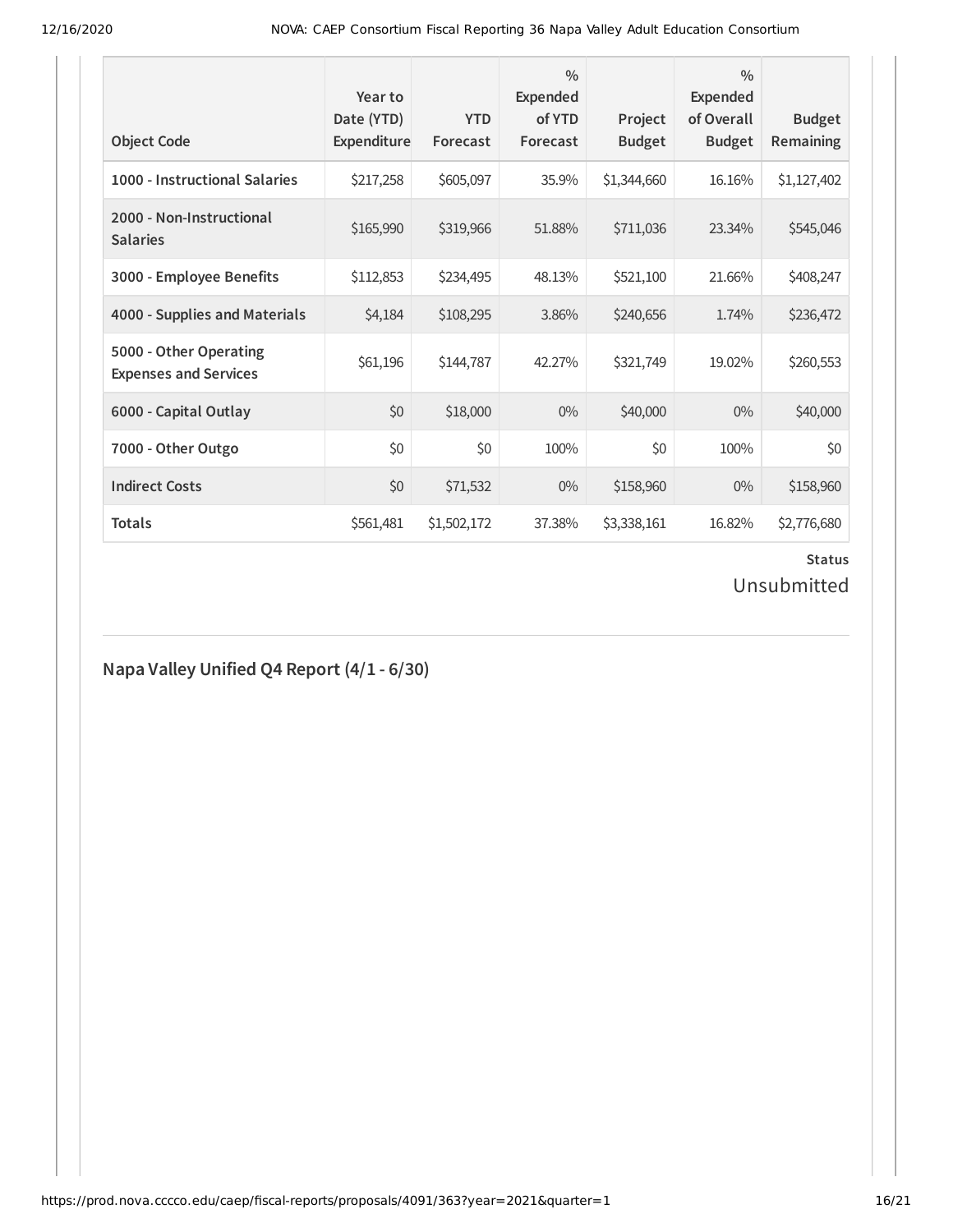| <b>Object Code</b>                                     | Year to<br>Date (YTD)<br>Expenditure | <b>YTD</b><br>Forecast | $\frac{0}{0}$<br>Expended<br>of YTD<br>Forecast | Project<br><b>Budget</b> | $\frac{0}{0}$<br><b>Expended</b><br>of Overall<br><b>Budget</b> | <b>Budget</b><br>Remaining |  |
|--------------------------------------------------------|--------------------------------------|------------------------|-------------------------------------------------|--------------------------|-----------------------------------------------------------------|----------------------------|--|
| 1000 - Instructional Salaries                          | \$217,258                            | \$806,796              | 26.93%                                          | \$1,344,660              | 16.16%                                                          | \$1,127,402                |  |
| 2000 - Non-Instructional<br><b>Salaries</b>            | \$165,990                            | \$426,622              | 38.91%                                          | \$711,036                | 23.34%                                                          | \$545,046                  |  |
| 3000 - Employee Benefits                               | \$112,853                            | \$312,660              | 36.09%                                          | \$521,100                | 21.66%                                                          | \$408,247                  |  |
| 4000 - Supplies and Materials                          | \$4,184                              | \$144,394              | 2.9%                                            | \$240,656                | 1.74%                                                           | \$236,472                  |  |
| 5000 - Other Operating<br><b>Expenses and Services</b> | \$61,196                             | \$193,049              | 31.7%                                           | \$321,749                | 19.02%                                                          | \$260,553                  |  |
| 6000 - Capital Outlay                                  | \$0                                  | \$24,000               | $0\%$                                           | \$40,000                 | 0%                                                              | \$40,000                   |  |
| 7000 - Other Outgo                                     | \$0                                  | \$0                    | 100%                                            | \$0                      | 100%                                                            | \$0                        |  |
| <b>Indirect Costs</b>                                  | \$0                                  | \$95,376               | $0\%$                                           | \$158,960                | $0\%$                                                           | \$158,960                  |  |
| <b>Totals</b>                                          | \$561,481                            | \$2,002,897            | 28.03%                                          | \$3,338,161              | 16.82%                                                          | \$2,776,680                |  |
| <b>Status</b><br>Unsubmitted                           |                                      |                        |                                                 |                          |                                                                 |                            |  |

### **St. Helena Unified School District**

**St.Helena Unified School District Q1 Report (7/1 - 9/30)**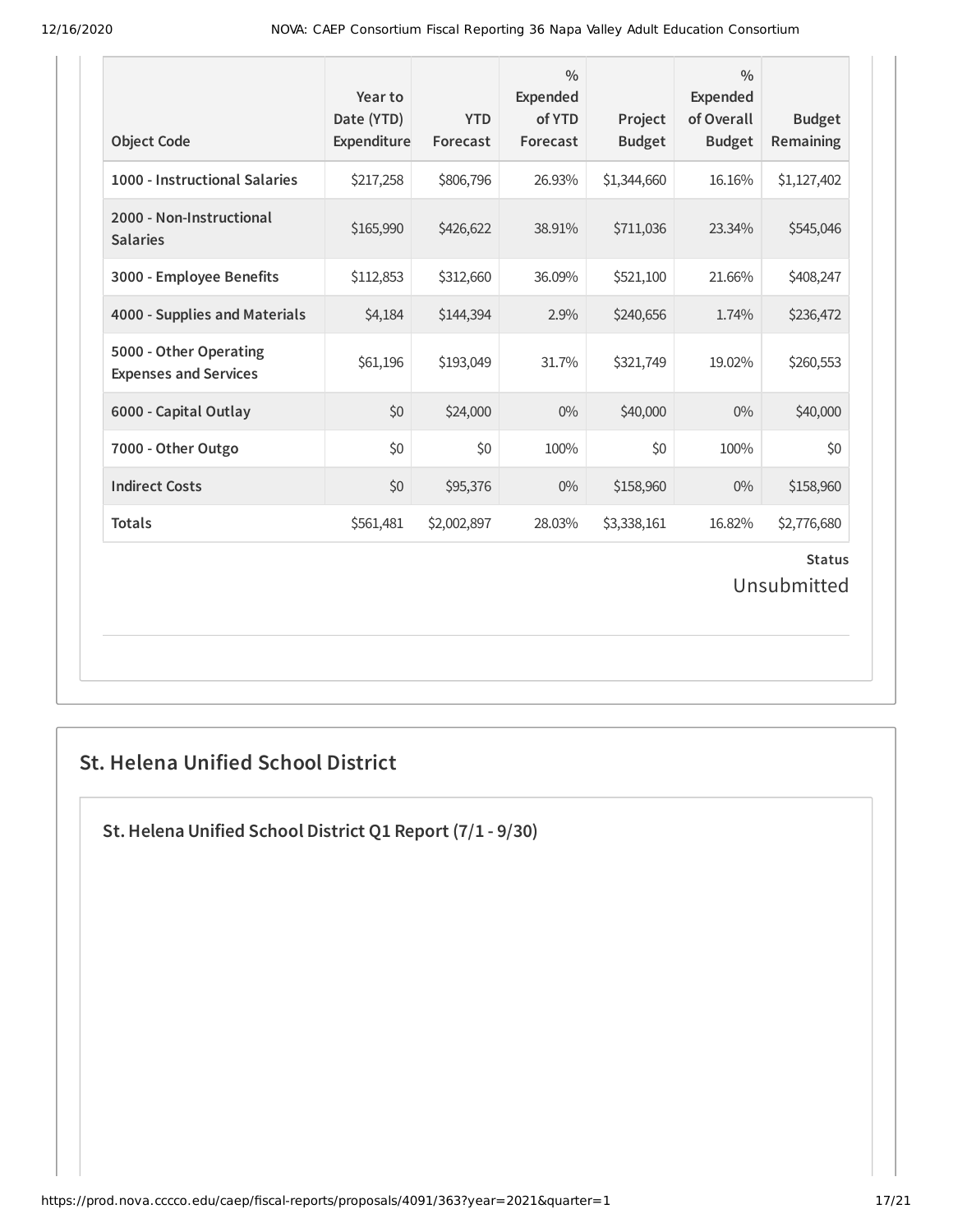| <b>Object Code</b>                                     | Year to<br>Date (YTD)<br>Expenditure | <b>YTD</b><br>Forecast | $\frac{0}{0}$<br>Expended<br>of YTD<br>Forecast | Project<br><b>Budget</b> | $\frac{0}{0}$<br>Expended<br>of Overall<br><b>Budget</b> | <b>Budget</b><br><b>Remaining</b> |
|--------------------------------------------------------|--------------------------------------|------------------------|-------------------------------------------------|--------------------------|----------------------------------------------------------|-----------------------------------|
| 1000 - Instructional Salaries                          | \$4,944                              | \$0                    | 100%                                            | \$19,775                 | 25%                                                      | \$14,831                          |
| 2000 - Non-Instructional<br><b>Salaries</b>            | \$0                                  | \$0                    | 100%                                            | \$0                      | 100%                                                     | \$0                               |
| 3000 - Employee Benefits                               | \$1,013                              | \$0                    | 100%                                            | \$4,050                  | 25.01%                                                   | \$3,037                           |
| 4000 - Supplies and Materials                          | \$0                                  | \$0                    | 100%                                            | \$0                      | 100%                                                     | \$0                               |
| 5000 - Other Operating<br><b>Expenses and Services</b> | \$0                                  | \$0                    | 100%                                            | \$0                      | 100%                                                     | \$0                               |
| 6000 - Capital Outlay                                  | \$0                                  | \$0                    | 100%                                            | \$0                      | 100%                                                     | \$0                               |
| 7000 - Other Outgo                                     | \$0                                  | \$0                    | 100%                                            | \$0                      | 100%                                                     | \$0                               |
| <b>Indirect Costs</b>                                  | \$0                                  | \$0                    | 100%                                            | \$1,188                  | $0\%$                                                    | \$1,188                           |
| <b>Totals</b>                                          | \$5,957                              | \$0                    | 100%                                            | \$25,013                 | 23.82%                                                   | \$19,056                          |

Salaries and benefits for staff teaching ESL and HSD programs provided by Napa Valley Adult Ed.

**Status** Submitted

#### **St.Helena Unified School District Q2 Report (10/1 - 12/31)**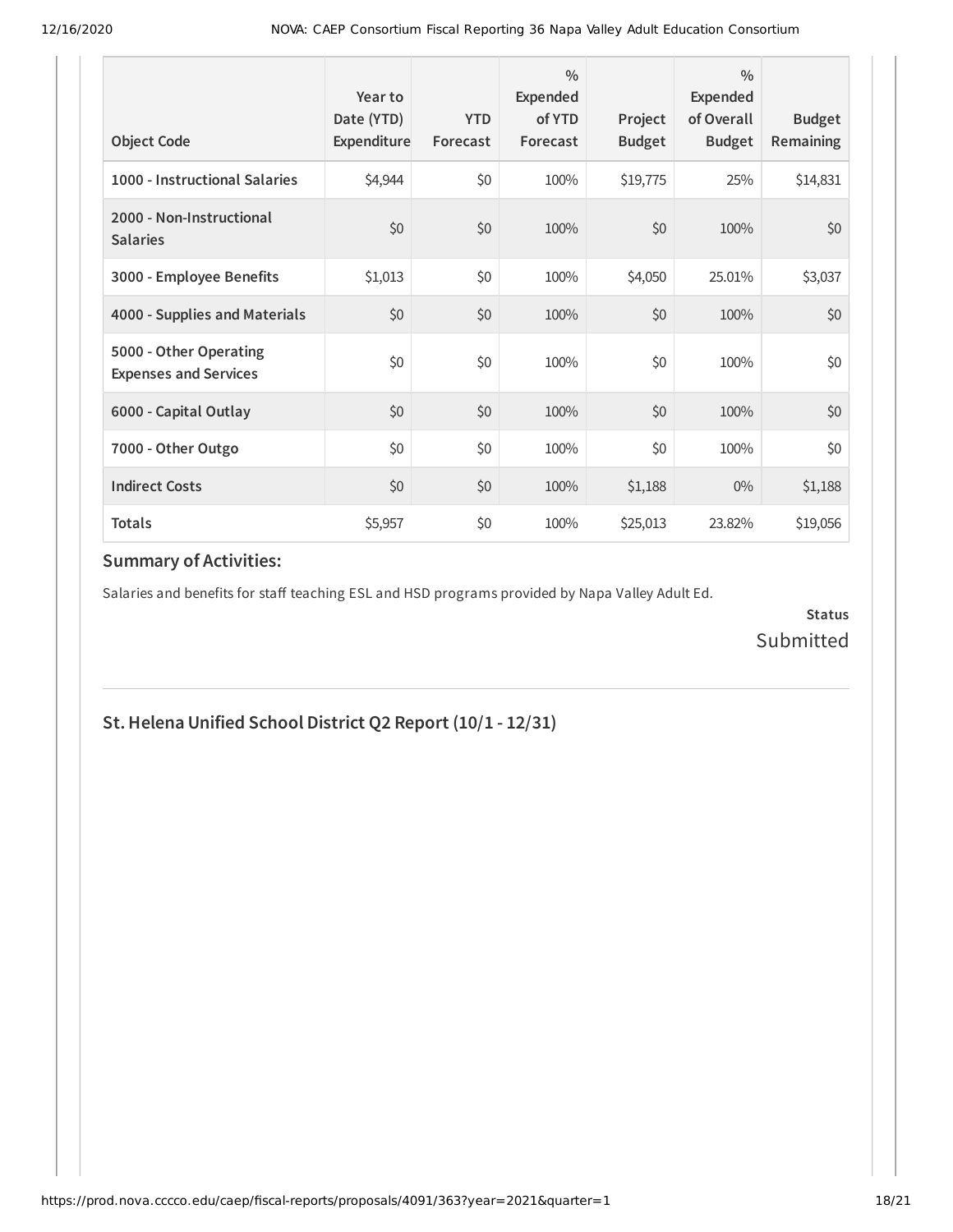| <b>Object Code</b>                                     | Year to<br>Date (YTD)<br>Expenditure | <b>YTD</b><br>Forecast | $\frac{0}{0}$<br>Expended<br>of YTD<br>Forecast | Project<br><b>Budget</b> | $\frac{0}{0}$<br>Expended<br>of Overall<br><b>Budget</b> | <b>Budget</b><br><b>Remaining</b> |
|--------------------------------------------------------|--------------------------------------|------------------------|-------------------------------------------------|--------------------------|----------------------------------------------------------|-----------------------------------|
| 1000 - Instructional Salaries                          | \$9,888                              | \$0                    | 100%                                            | \$19,775                 | 50%                                                      | \$9,887                           |
| 2000 - Non-Instructional<br><b>Salaries</b>            | \$0                                  | \$0                    | 100%                                            | \$0                      | 100%                                                     | \$0                               |
| 3000 - Employee Benefits                               | \$2,025                              | \$0                    | 100%                                            | \$4,050                  | 50%                                                      | \$2,025                           |
| 4000 - Supplies and Materials                          | \$0                                  | \$0                    | 100%                                            | \$0                      | 100%                                                     | \$0                               |
| 5000 - Other Operating<br><b>Expenses and Services</b> | \$0                                  | \$0                    | 100%                                            | \$0                      | 100%                                                     | \$0                               |
| 6000 - Capital Outlay                                  | \$0                                  | \$0                    | 100%                                            | \$0                      | 100%                                                     | \$0                               |
| 7000 - Other Outgo                                     | \$0                                  | \$0                    | 100%                                            | \$0                      | 100%                                                     | \$0                               |
| <b>Indirect Costs</b>                                  | \$0                                  | \$0                    | 100%                                            | \$1,188                  | $0\%$                                                    | \$1,188                           |
| <b>Totals</b>                                          | \$11,913                             | \$0                    | 100%                                            | \$25,013                 | 47.63%                                                   | \$13,100                          |

Salaries and benefits for staff teaching ESL and HSD programs provided by Napa Valley Adult Ed.

**Status** Unsubmitted

#### **St.Helena Unified School District Q3 Report (1/1 - 3/31)**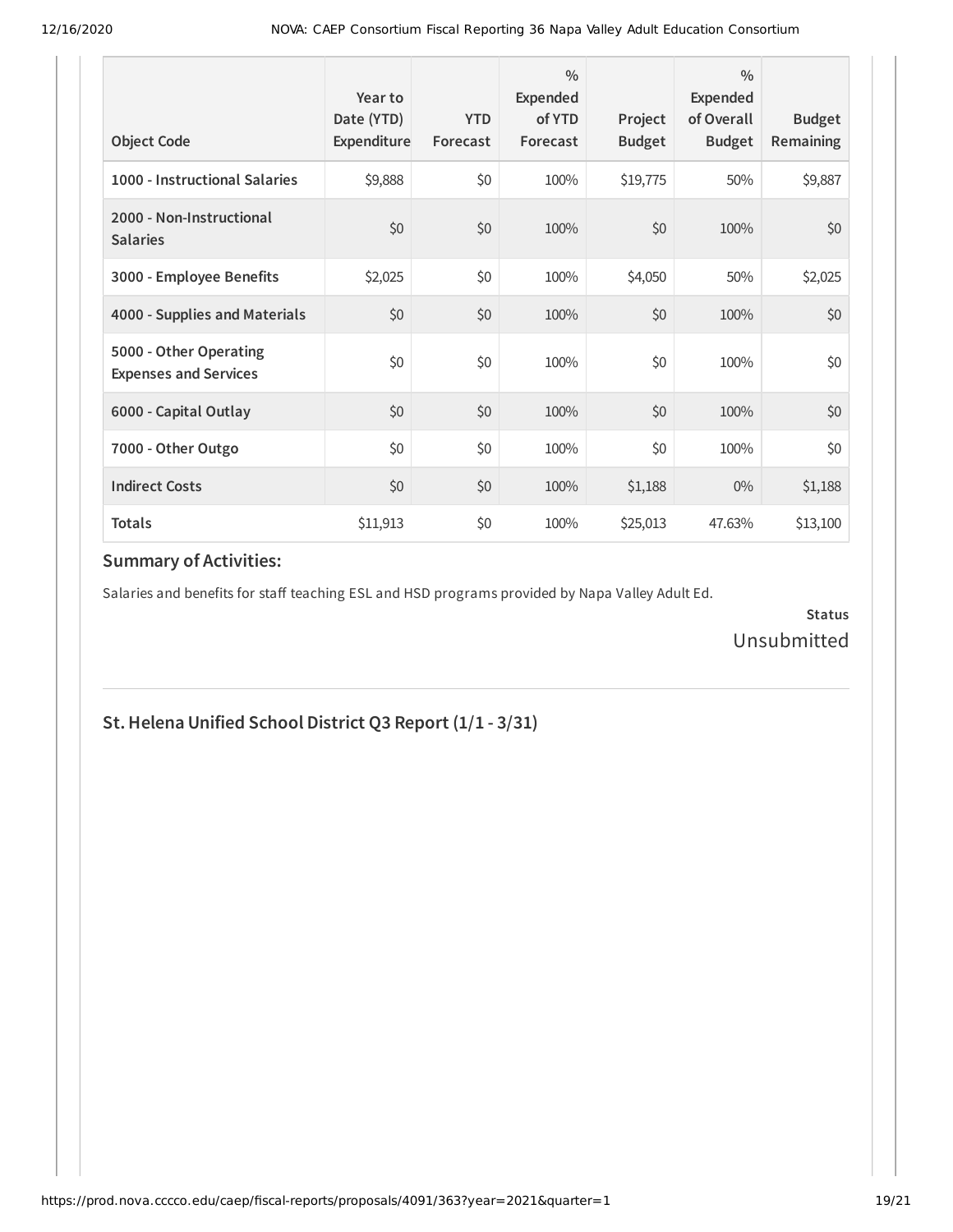| <b>Object Code</b>                                     | Year to<br>Date (YTD)<br>Expenditure | <b>YTD</b><br>Forecast | $\frac{0}{0}$<br>Expended<br>of YTD<br>Forecast | Project<br><b>Budget</b> | $\frac{0}{0}$<br>Expended<br>of Overall<br><b>Budget</b> | <b>Budget</b><br>Remaining |
|--------------------------------------------------------|--------------------------------------|------------------------|-------------------------------------------------|--------------------------|----------------------------------------------------------|----------------------------|
| 1000 - Instructional Salaries                          | \$9,888                              | \$0                    | 100%                                            | \$19,775                 | 50%                                                      | \$9,887                    |
| 2000 - Non-Instructional<br><b>Salaries</b>            | \$0                                  | \$0                    | 100%                                            | \$0                      | 100%                                                     | \$0                        |
| 3000 - Employee Benefits                               | \$2,025                              | \$0                    | 100%                                            | \$4,050                  | 50%                                                      | \$2,025                    |
| 4000 - Supplies and Materials                          | \$0                                  | \$0                    | 100%                                            | \$0                      | 100%                                                     | \$0                        |
| 5000 - Other Operating<br><b>Expenses and Services</b> | \$0                                  | \$0                    | 100%                                            | \$0                      | 100%                                                     | \$0                        |
| 6000 - Capital Outlay                                  | \$0                                  | \$0                    | 100%                                            | \$0                      | 100%                                                     | \$0                        |
| 7000 - Other Outgo                                     | \$0                                  | \$0                    | 100%                                            | \$0                      | 100%                                                     | \$0                        |
| <b>Indirect Costs</b>                                  | \$0                                  | \$0                    | 100%                                            | \$1,188                  | $0\%$                                                    | \$1,188                    |
| <b>Totals</b>                                          | \$11,913                             | \$0                    | 100%                                            | \$25,013                 | 47.63%                                                   | \$13,100                   |

# **St.Helena Unified School District Q4 Report (4/1 - 6/30)**